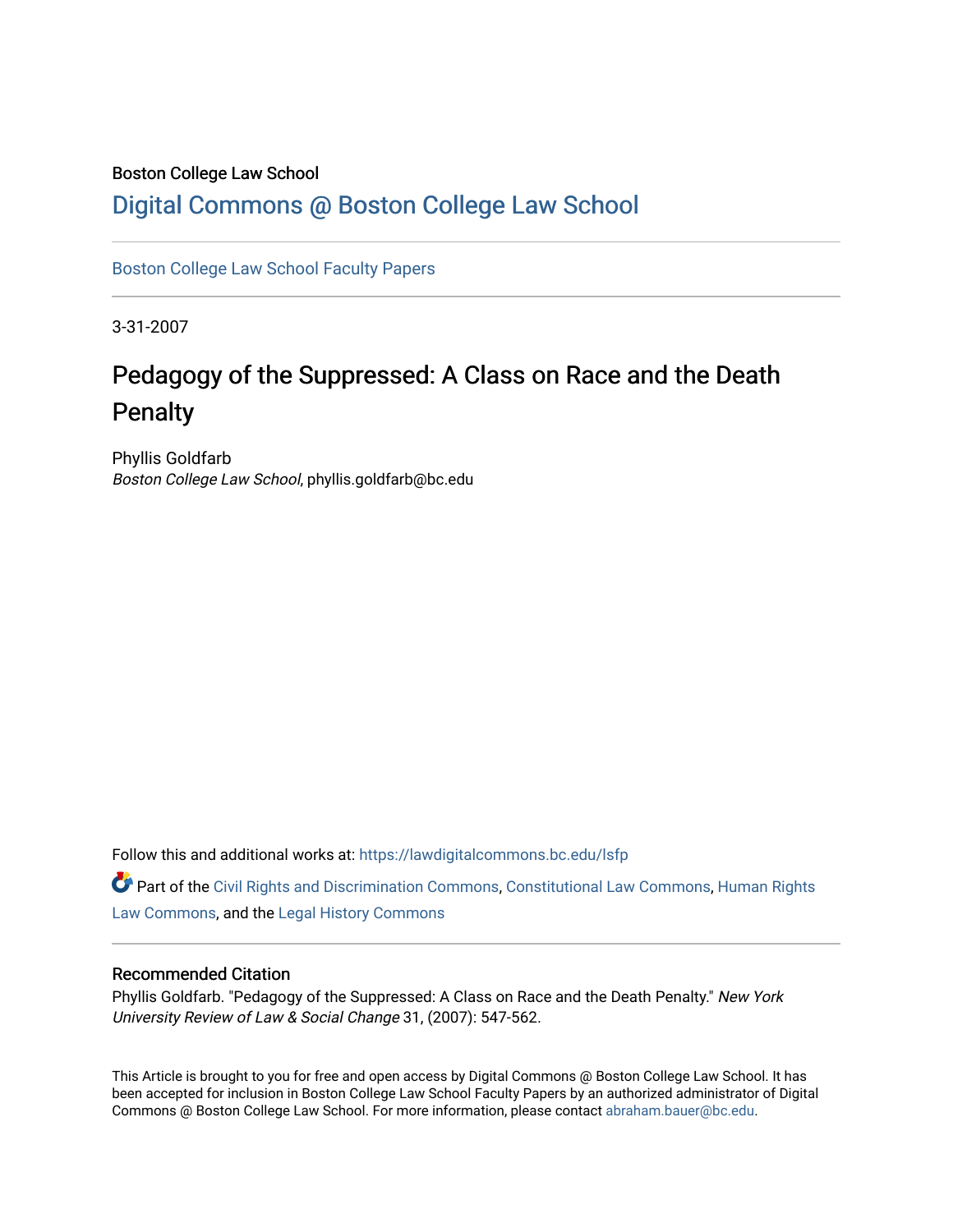# PEDAGOGY OF THE SUPPRESSED: A CLASS ON RACE AND THE DEATH PENALTY

By Phyllis Goldfarb<sup>[\\*](#page-1-0)</sup>

#### I. Introduction

 $\overline{a}$ 

 A generation ago, Duncan Kennedy examined the myriad structures through which American law schools train students to take up elite roles in society. Within these structures, leftist analyses of social and political dynamics play a marginal role.<sup>[1](#page-1-1)</sup> Nearly a quarter century after the publication of *Legal Education and the Reproduction of Hierarchy*,<sup>[2](#page-1-2)</sup> the curricular structures Kennedy critiqued remain entrenched.

 This symposium examines important questions derived from Kennedy's observations. For example, if law schools are infused with elitist norms, can a progressive perspective emerge from the legal academy? There is considerable reason to doubt that any classroom setting located within the hierarchical framework of legal education can advance the project of unmaking hierarchy. Were such a pedagogical project remotely possible, it would seem to require, as Monty Python prescribes, something completely different. Perhaps this explains why pedagogical experiments in legal education have been undertaken so infrequently.<sup>[3](#page-1-3)</sup>

<span id="page-1-0"></span><sup>\*</sup> Professor of Law, Boston College Law School. Thanks to Pierre Schlag, Reggie Oh, and Sharon Beckman for discussing these ideas with me and to Billy Moore for helping me locate sources. I am grateful to Boston College Law School for research support and to Cesar Garcia and Ben Wish for research assistance. 1 <sup>1</sup> Duncan Kennedy, Remarks at Teaching from the Left Conference, Harvard Law School (Mar. 11, 2006)

<span id="page-1-1"></span><sup>(</sup>noting that leftist analysis of social and political dynamics, while marginal, are not entirely absent). *See also* William H. Simon*, Fear and Loathing of Politics in the Legal Academy*, 54 J. LEGAL EDUC. 175  $(2001)$  (noting pervasive opposition in legal scholarship to leftist politics and theory.)<br>
<sup>2</sup> Dungen Kannady, Legal Education and the Bannady of Hierarchy, <sup>22</sup> J. J. EGAL

<span id="page-1-3"></span><span id="page-1-2"></span>Duncan Kennedy, *Legal Education and the Reproduction of Hierarchy*, 32 J. LEGAL EDUC. 591 (1982). 3 <sup>3</sup> When reproaching Christopher Columbus Langdell, the founder of the prevailing appellate case method of legal education, for excluding law practice from legal education, Jerome Frank opined that "American legal education went badly wrong some seventy years ago." Jerome Frank, *A Plea for Lawyer-Schools*, 56 YALE L. J. 1303, 1303 (1947). Despite the passage of an additional sixty years since Frank's remarks, and the development of law school clinical programs during this period, appellate case methodologies for studying law still dominate legal education, although some curricular reform may be on the horizon. *See*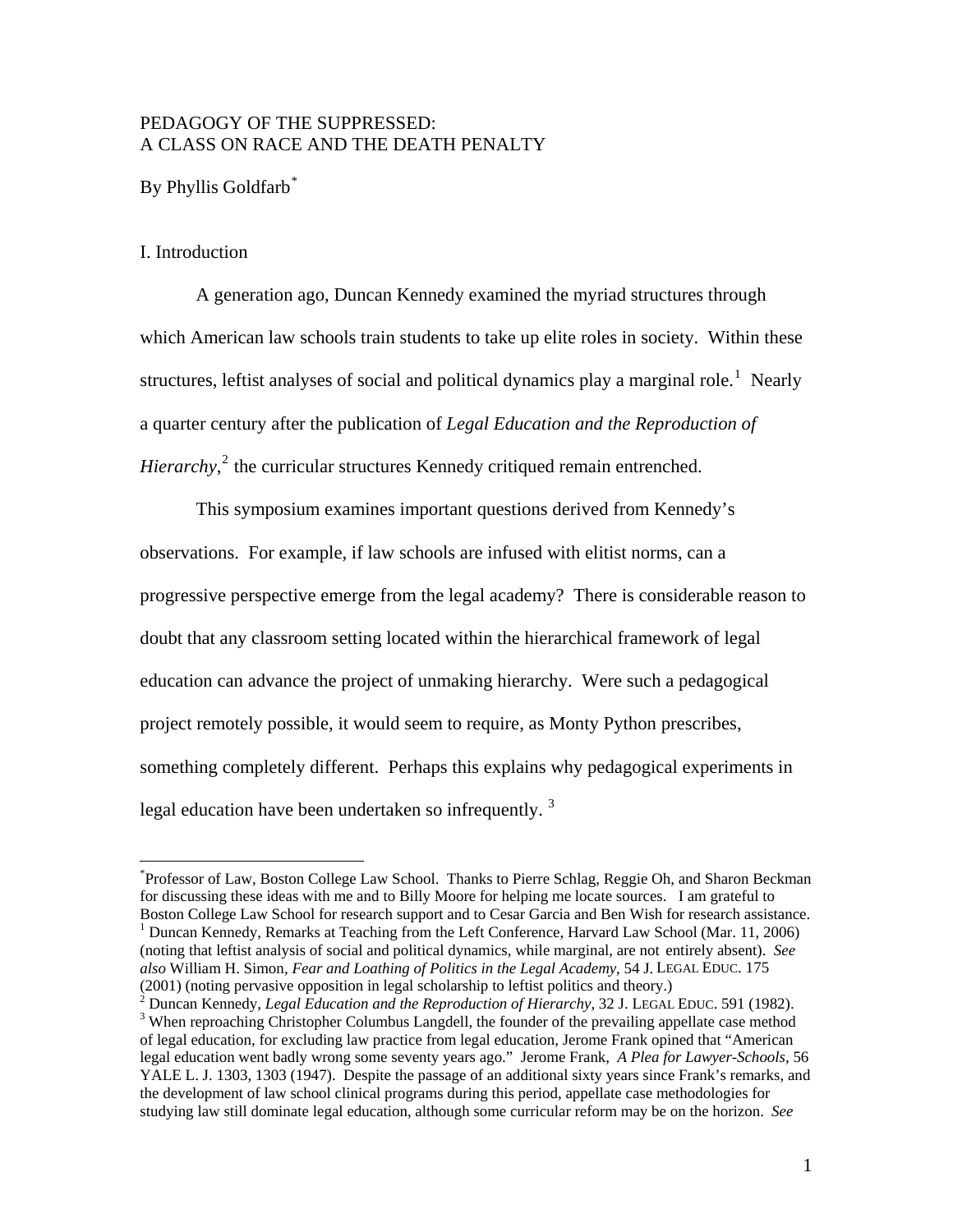While I recognize the force of these views, I have not fully adopted them. Instead, as I have argued elsewhere, I find progressive possibilities in connections between legal critique and legal practice, such as those that can be forged in a law school clinic.<sup>[4](#page-2-0)</sup> My intention here is to pose a related claim—that legal critique would benefit from a pedagogy.. [5](#page-2-1)

 One source for a pedagogy of critique might be radical educational theory such as that elaborated by Paulo Freire, who saw that teachers are also students, students are also teachers, and that a learning community might collectively construct its curricular choices, its reading lists, and its allocations of shared responsibility for teaching a chosen subject.<sup>[6](#page-2-2)</sup> Although I have employed Freire-inspired egalitarian educational experiments in the past, what I am suggesting now is something far more modest, perhaps deceptively so. What I explore here is whether the most conventional method of legal education examination of appellate judges' opinions—can be channeled toward progressive ends.

 The challenges are weighty. Judicial opinions are designed to "shut down thought" and put "issues to rest," Pierre Schlag warns, and reading approximately tenthousand cases over three years of law school inscribes a vision of case law as law, suppressing broader visions of what law is.<sup>[7](#page-2-3)</sup> Voicing similar concerns nearly seventy-

Sacha Pfeiffer, *Twas a Time…*, BOSTON GLOBE, May 7, 2006, at D1 (discussing proposed curricular reform efforts at Harvard Law School).

<span id="page-2-0"></span><sup>4</sup> *See*, *e.g.*, Phyllis Goldfarb, *A Theory-Practice Spiral: The Ethics of Feminism and Clinical Education*, 75 MINN. L. REV. 1599 (1991); Phyllis Goldfarb, *Beyond Cut Flowers*: *Developing a Clinical Perspective on Critical Legal Theory*, 43 HASTINGS L.J. 717 (1992); Phyllis Goldfarb, *Picking Up the Law*, 57 U. MIAMI L. REV. 973 (2003).

<span id="page-2-1"></span> $<sup>5</sup>$  I view this claim as a corollary to the proposition that, in Joanne Conaghan's words, "the indissolubility</sup> of theory and practice is a leftist platform." Joanne Conaghan, Remarks at the Teaching from the Left Conference, Harvard Law School (Mar. 11, 2006).

<span id="page-2-2"></span><sup>&</sup>lt;sup>6</sup> PAULO FREIRE, PEDAGOGY OF THE OPPRESSED 61 (1970) (advocating pedagogy initiated and directed by the disempowered rather than formed by those in control). *<sup>7</sup>* Pierre Schlag*, Ten Thousand Cases, Maybe More—An Essay on Centrism in Legal Education*, 2 AGORA

<span id="page-2-3"></span><sup>2 (2002),</sup> http://agora.stanford.edu/agora/volume2/schlag.shtml; Pierre Schlag, *The Theory and Practice of Everyday Doctrine*, 31 N.Y.U. REV. L. & SOC. CHANGE [ ] (2007).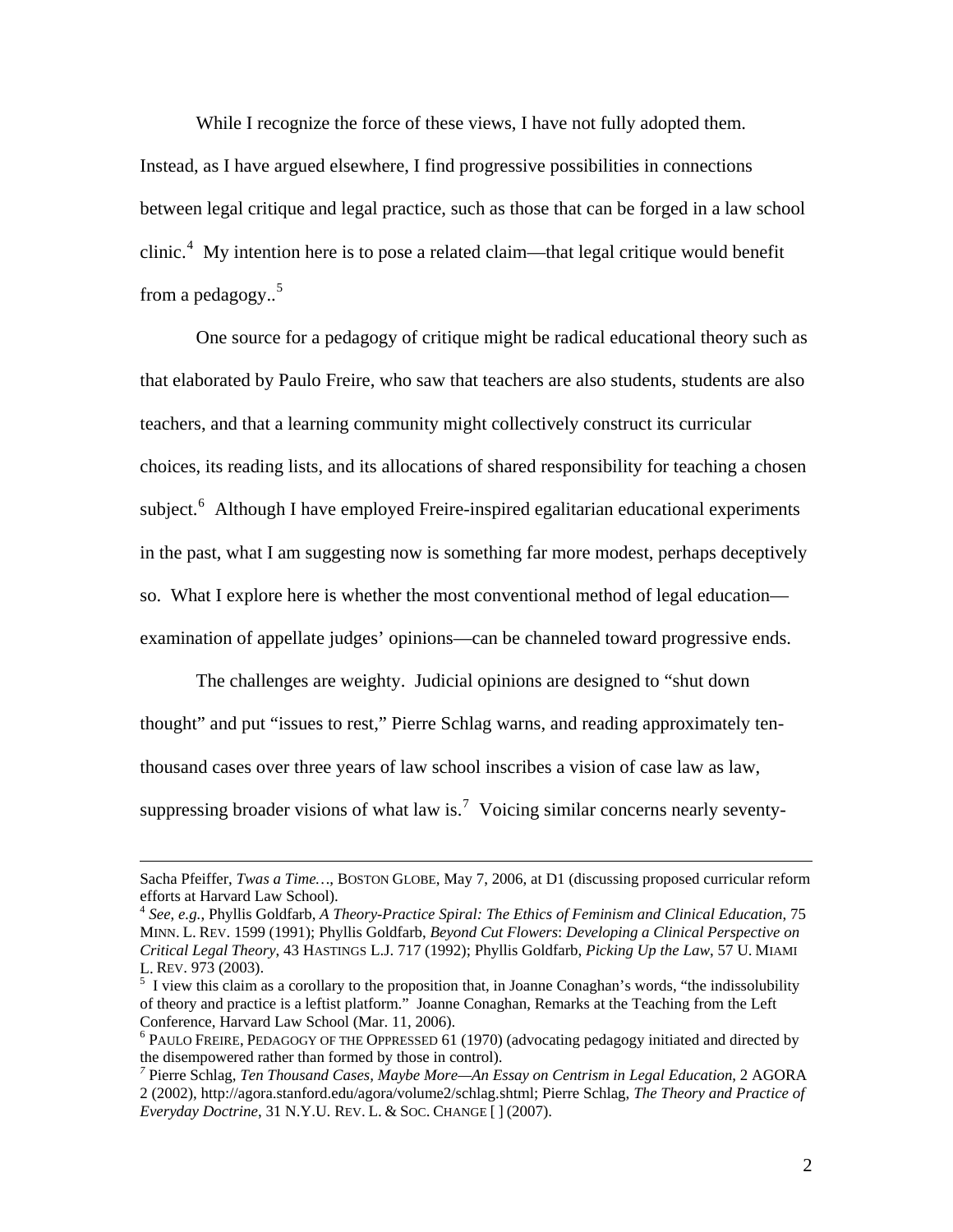five years ago, Jerome Frank reminded us that "[law students] *do not study cases*. They do not even study the printed records of cases (although that would be little enough), let alone cases as living processes. Their attention is restricted to "judicial *opinions*" that do not typically set forth "the real causal explanation[s] of the decisions."<sup>[8](#page-3-0)</sup> By convention, Frank implies, actual explanations for decisions are suppressed, misleading their readers and perhaps their authors too..

 Nonetheless, I am suggesting here that engaging the most traditional of law school pedagogies—the examination of United States Supreme Court opinions—can facilitate progressive insights when legal doctrine is contextualized. I am buoyed in this suggestion by Amsterdam and Bruner's excavation of Supreme Court case law in their extraordinary work *Minding the Law*. [9](#page-3-1) Through their analysis of numerous Supreme Court opinions, the authors trace the source of the categories and rhetorics of legal doctrine to our deepest cultural narratives. To surface the suppressed cultural content that pervades court opinions is to understand far more consciously the nature and power of judicial lawmaking.

As Amsterdam and Bruner reveal so effectively, discerning what animates a court opinion requires reading between and beneath the words on the page. Although the method I propose is far more prosaic than theirs, I am suggesting here that contextualizing case law in a variety of ways offers some hope of illuminating its plausible animating forces and assumptions. This approach is especially promising when used to examine cases concerning American criminal justice because the methodology

<span id="page-3-1"></span><span id="page-3-0"></span><sup>8</sup> Jerome Frank, *Why Not a Clinical Lawyer-School?*, 81 U. PENN. L. REV. 907, 910 (1933) (emphasis in original) (critiquing the "Harvard system" of legal education, which focuses on studying opinions, as inadequate preparation for the real work of a lawyer, which involves making fact-sensitive judgments). 9  $^9$  Anthony G. Amsterdam & Jerome Bruner, Minding the Law (2000).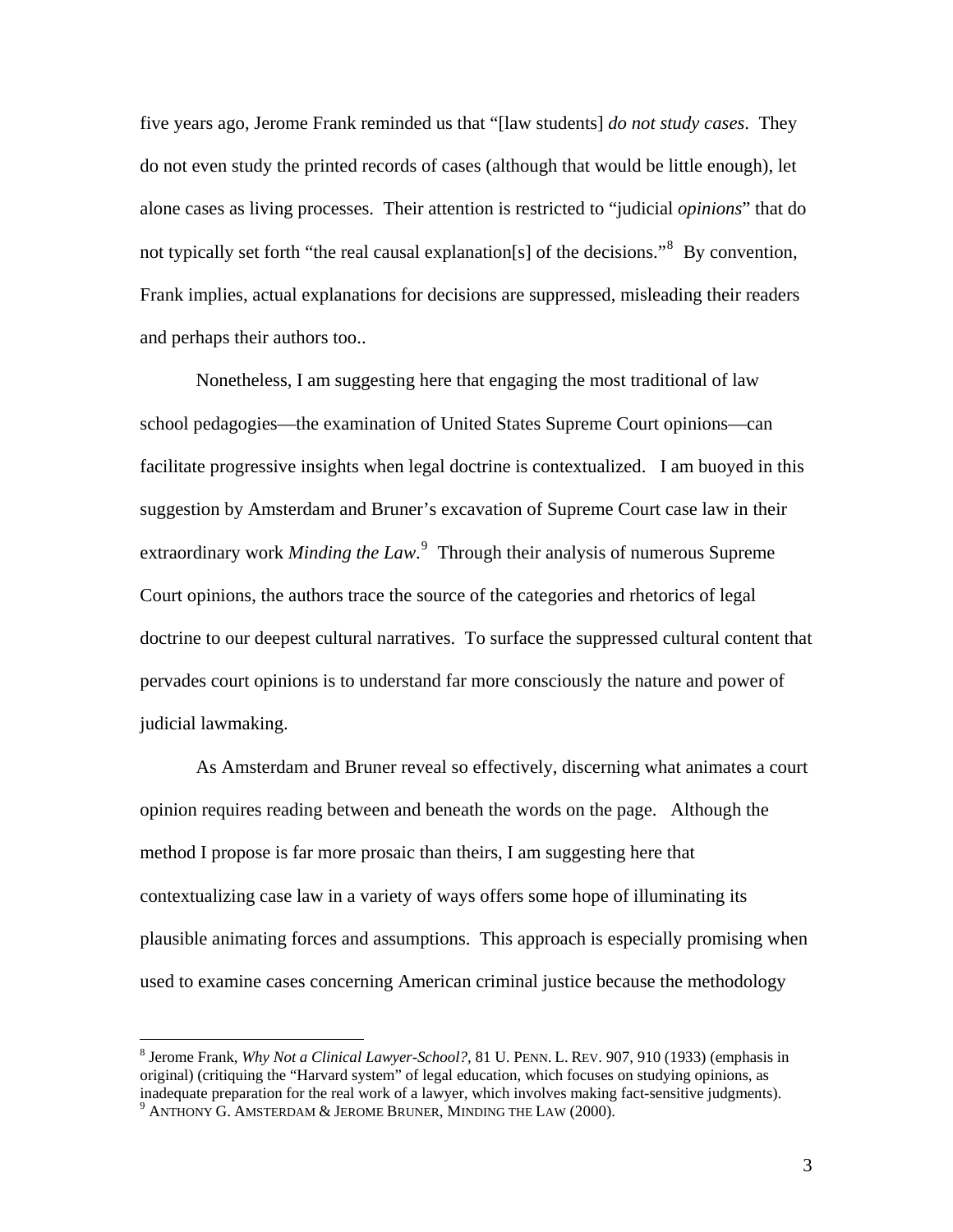can be directed toward highlighting the attitudes found within mainstream legal culture for inflicting state violence on the disempowered. To my mind, this content lends itself to a left-leaning analysis. Moreover, since law students are already familiar with engaging standard legal texts, the accessibility of this approach may enhance the impact of a non-standard analysis.

Although I use words like "left-leaning" and "non-standard" to describe this analysis, I understand that it may stand in a contradictory relationship to some understandings of leftist politics. A methodology that plumbs conventional legal sources like Supreme Court cases, even one that further contextualizes these texts to expose what lies behind their logical veneer,  $^{10}$  $^{10}$  $^{10}$  can simultaneously defy and reinforce liberal legalism.<sup>[11](#page-4-1)</sup> If this method is construed as an effort to spur a liberal democratic regime to refine its legal norms, it may serve microtransformative ends, but not a broader transformative project of power-shifting that, by some lights, describes left political aims. $^{12}$  $^{12}$  $^{12}$ 

<span id="page-4-0"></span> $10$  John Noonan has described the way that law's analytic reasoning hides moral and political views. JOHN NOONAN, PERSONS AND MASKS OF THE LAW: CARDOZO, HOLMES, JEFFERSON , AND WYTHE AS MAKERS OF THE MASKS (1976).<br><sup>11</sup> This is a version of the "double bind" phenomenon, much noted in critical legal scholarship, in which all

<span id="page-4-2"></span><span id="page-4-1"></span>options available to the subordinated are in some way harmful to them. *See, e.g.*, John O. Calmore, *A Call to Context: The Professional Challenges of Cause Lawyering at the Intersection of Race, Space, and Poverty*, 67 FORDHAM L. REV. 1927, 1938 (asserting that oppressive conditions generally create double binds) (quoting MARILYN FRYE, OPPRESSION, IN POWER, PRIVILEGE, AND LAW: A CIVIL RIGHTS READER 60, 60-61 (Leslie Bender & Dann Braveman eds., 1995)); Mary Becker, *Four Feminist Theoretical Approaches and the Double Bind of Surrogacy*, 69 CHI.-KENT L.REV. 303 (1993) (describing the way that feminist law reforms, whether in the area of reproductive surrogacy or elsewhere, involve double binds); Michele Goodwin, *Assisted Reproductive Technology and the Double Bind: The Illusory Choice of Motherhood*, 9 J. GENDER RACE & JUST. 1 (2005) (explaining double-bind problems in women's reliance on assisted reproductive technologies); Martha T. McCluskey, *Efficiency and Social Citizenship: Challenging the Neoliberal Attack on the Welfare State*, 78 IND. L.J. 783 (2003) (demonstrating that multiple theories of law create a double bind between "efficiency" and "redistribution.")  $\frac{12}{12}$  In their recent anthology that tries to enliven the practice of progressive legal critique, Wendy Brown and Janet Halley argue that the left needs bolder theory unencumbered by the imperatives of concrete political strategy. WENDY BROWN & JANET HALLEY, *Introduction*, in LEFT LEGALISM/LEFT CRITIQUE 2, 33 (Wendy Brown & Janet Halley eds., 2002). My approach is more akin to one that Martha McCluskey attributes to critical theorist Gayatri Spivak, that "theory is a strategy" and conversely that "strategy is a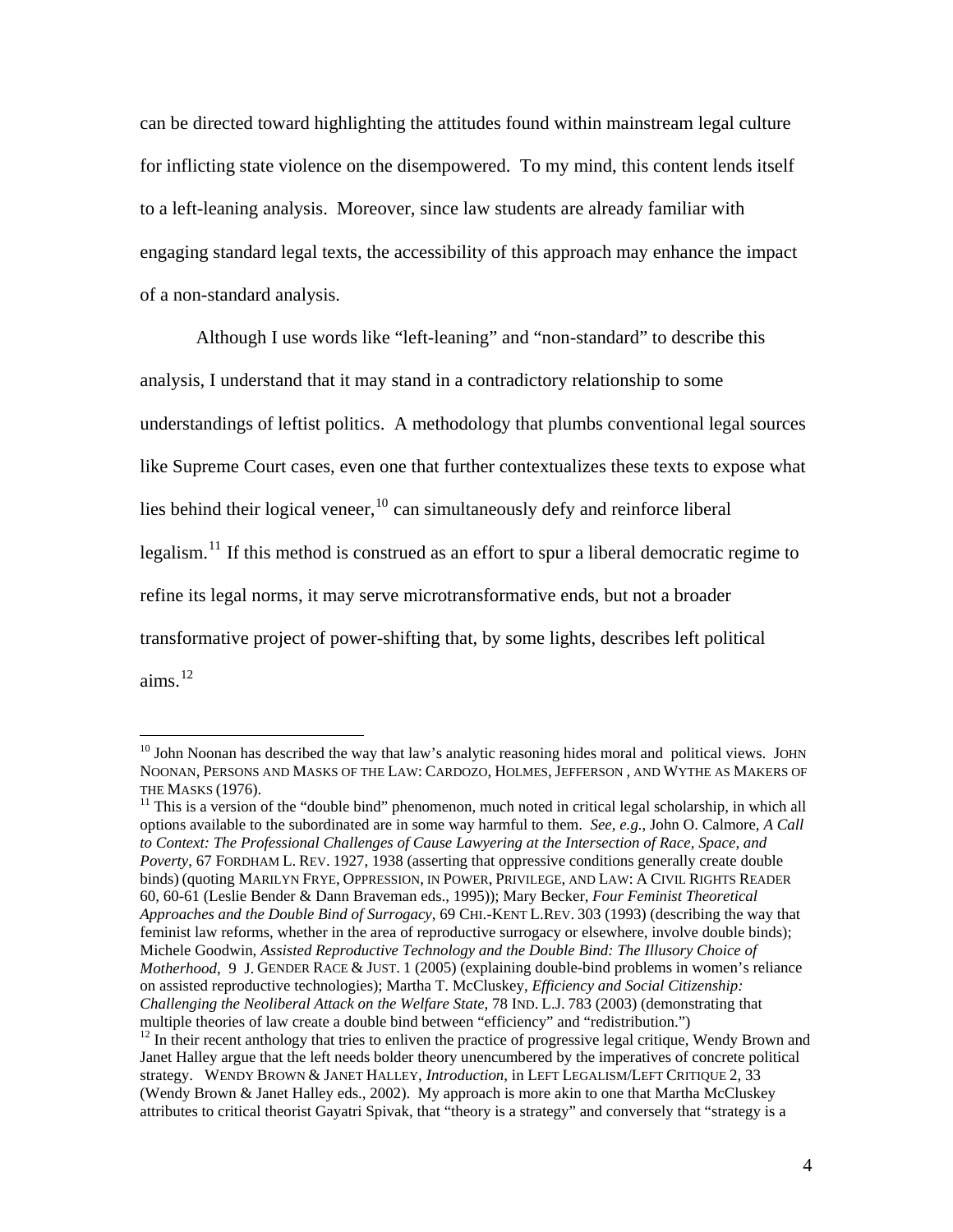My overarching assertion is that the proposed methodology, paradoxically dependent as it is on the liberal legalism it questions, accomplishes something progressive in exposing both the values that underlie the hyperrationality of legal analysis and the difficulties of pursuing social, economic, and political justice within a rule-of-law framework. Yet a contest remains as to whether, by implicitly legitimating the very authorities that it explicitly challenges, the method constrains transformation more than facilitating it. In light of that contest, the ambivalent posture toward mainstream legality that I adopt is a useful place to stand.<sup>[13](#page-5-0)</sup> Moreover, the method I articulate here recommends ambivalence as a gray but fertile land within which law school teaching from the left can operate with least discomfort.

#### II. An Example

.

If I have had any success as a teacher in mining beneath the surface of judicial opinions to extract progressive insights, it has occurred in my course on the Death Penalty.. In this course, I have taught a class that represents the most evolved pedagogical example that I have of tapping the progressive possibilities in the study of appellate opinions. This is a class that I devote to Warren McCleskey, a black man convicted of killing a white police officer.

theory." *See* Martha T. McCluskey, *Thinking With Wolves: Left Legal Theory After the Right's Rise*, 54 BUFF. L. REV. (forthcoming 2007).<br><sup>13</sup> McCluskey's observations are consistent with this choice to respond to a double bind by consciously

<span id="page-5-0"></span>cultivating ambivalence. *See, e.g.,* McCluskey, *supra* note 13, at 58 ("[E]schewing legalism is as illusory a route to power as embracing legalism.")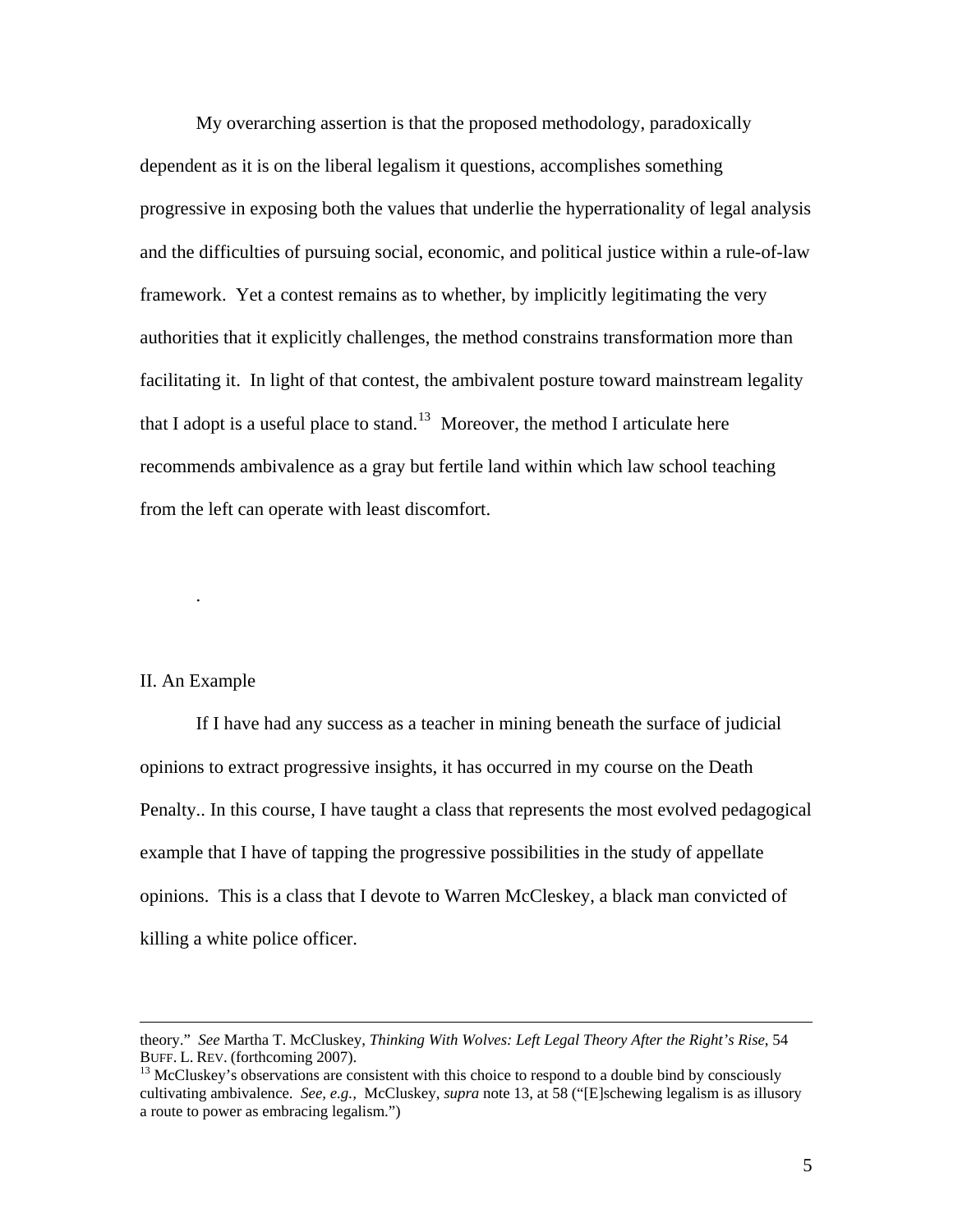A class that concerns Warren McCleskey would necessarily concern

McCleskey's odyssey through the legal system to his death. In law schools, this is taught almost exclusively, when it is taught at all, through his best-known case before the Supreme Court, *McCleskey v. Kemp*. [14](#page-6-0) My class too involves *McCleskey v. Kemp*, in which the Supreme Court rejects McCleskey's arguments that a demonstrated pattern of race discrimination in the allocation of death sentences in Georgia violated the Eighth and Fourteenth Amendments of the United States Constitution.

When I teach *McCleskey v. Kemp*, a searing case that reveals ugly realities about American law and American society, I teach it in conjunction with Warren McCleskey's subsequent case before the Supreme Court,  $McCleskey v$ . Zant<sup>[15](#page-6-1)</sup> The latter is often ignored despite the fact that the *Zant* case finally seals McCleskey's fate. Its opinion is searing too, although as a federal habeas corpus case, its ugliness is masked by its technical doctrinal detail.. When read together, the two opinions expose more about the jurisprudence of the American death penalty than either does alone. Instead of compartmentalizing opinions by the subject of their doctrine—which in and of itself can stifle structural insights<sup>[16](#page-6-2)</sup>—reading these cases together offers at least some sense of how

<span id="page-6-0"></span><sup>&</sup>lt;sup>14</sup> 481 U.S. 279 (1987) (holding that a statistical study offered to prove discrimination in the application of the death penalty did not establish violations of the Eighth or Fourteenth Amendments, despite significant race-of-victim effects). My impression is that *Kemp* is taught to relatively few law students because it falls outside the standard content of classes in Constitutional Law and Criminal Law. Some constitutional law casebooks include brief descriptions of the case. *See, e.g.*, ERWIN CHEMERINSKY, CONSTITUTIONAL LAW, 584-89 (2001); DANIEL A. FARBER, WILLIAM N. ESKRIDGE JR. & PHILIP P. FRICKEY, CONSTITUTIONAL LAW: THEMES FOR THE CONSTITUTION'S THIRD CENTURY 163–64 (2d ed. 1998). Others omit it entirely. *See, e.g*., WILLIAM COHEN, JONATHAN D. VARAT & VIKRAM AMAR, CONSTITUTIONAL LAW (12th ed. 2005); CALVIN R. MASSEY, AMERICAN CONSTITUTIONAL LAW: POWERS AND LIBERTIES (2d ed. 2005); KATHLEEN M. SULLIVAN & GERALD GUNTHER, CONSTITUTIONAL LAW (14th ed. 2001).<br><sup>15</sup> 499 U.S. 467 (1991).

<span id="page-6-2"></span><span id="page-6-1"></span><sup>&</sup>lt;sup>16</sup> See Kennedy, *supra* note 2, at 596 ("[T]he materials present every legal issue as distinct from every other, as a tub on its own bottom . . . with no hope or even any reason to hope that from law study one might derive an integrating vision of what law is, how it works, or how it might be changed.").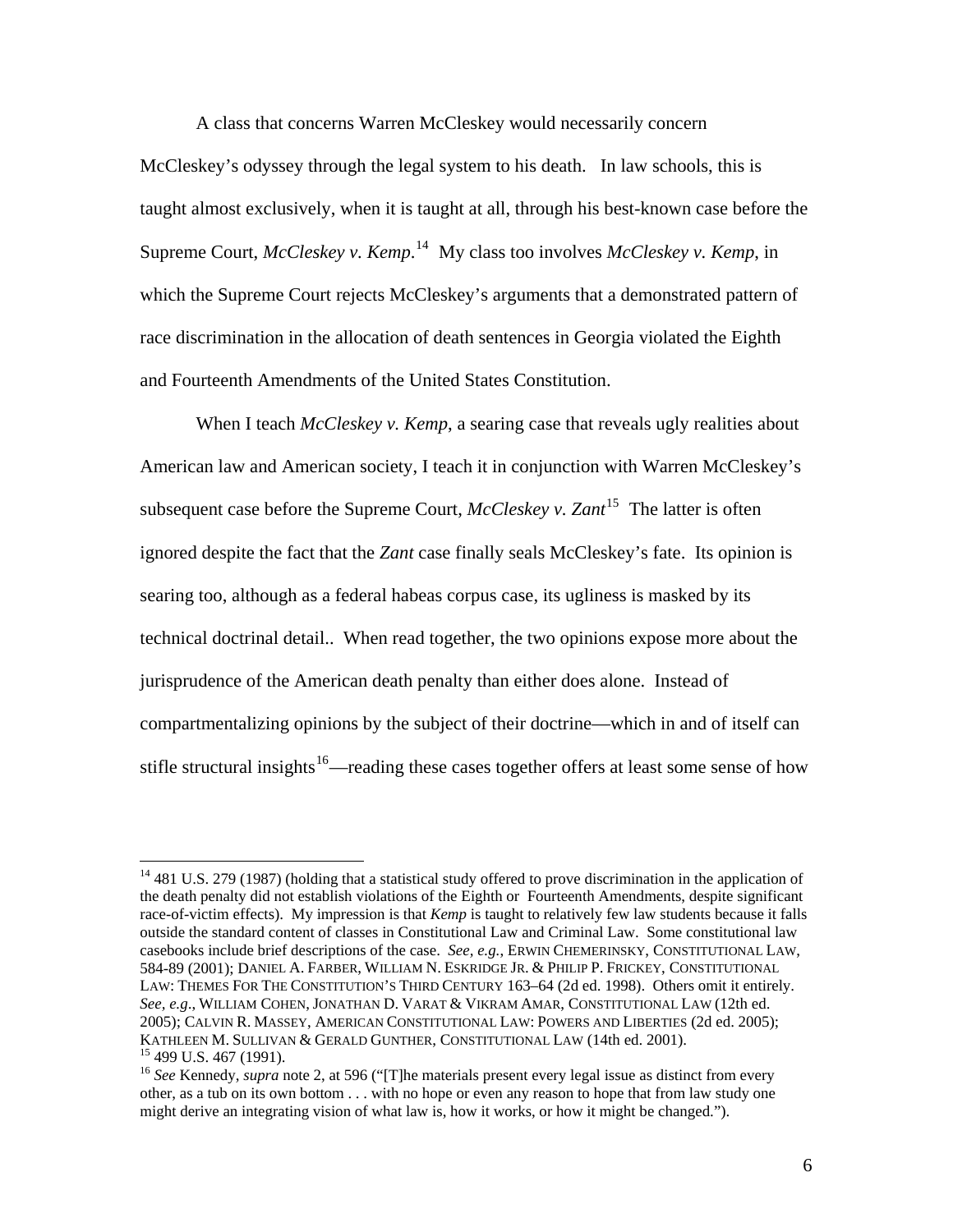the legal system looked to McCleskey, and to his lawyers, as they brought multiple grievances to multiple courts.

# *A. Historical Contexts*

 $\overline{a}$ 

Among the critical contexts for understanding Warren McCleskey's appearance before the United States Supreme Court is America's history of subordination by race, from slavery to the present. A cursory glance at this notorious and protracted history is all that can be offered either in my class or in this essay.  $17$  Yet even a glance is enough to notice the connection between race and the death penalty.

When viewing data about the contemporary administration of the death penalty through a historical lens, $18$  students recognize that the states that rely most heavily on the death penalty are states of the Old Confederacy.<sup>[19](#page-7-2)</sup> The class might then be directed to

<span id="page-7-0"></span><sup>&</sup>lt;sup>17</sup> Professor Tobias Wolff offers an efficient and effective pedagogy for contextualizing contemporary policy issues regarding race. At the beginning of class, he draws a historical timeline on the board showing the vast expansion of race-based chattel slavery in America from 1619-1865. The timeline then depicts the Civil War followed by Reconstruction. Reconstruction ends in 1877 with the official abandonment of the newly freed slaves and the formal embrace of their second-class citizenship in an era marked by lynching practices and Jim Crow laws. A glimmer of change does not emerge until 1954 with *Brown v. Board of Education*, followed in the mid-1960s by the Civil Rights Act and the Voting Rights Act which were seriously enforced for but a dozen years. From 1978 to the present, the timeline depicts the Court and the federal government stepping back from efforts to achieve racial equality. If the timeline is drawn even remotely to scale, it graphically conveys three-and-a half centuries of formal racial tyranny, followed by less than two decades of attempts at redress, and an even longer period of imposing significant limitations on such attempts. Tobias Barrington Wolff, *Tobias Wolff's Racial Equity Progress Timeline*, [http://www.equaljusticesociety.org/wolff\\_timeline.html](http://www.equaljusticesociety.org/wolff_timeline.html) (last visited Jan. 5, 2007).<br><sup>[18](http://www.equaljusticesociety.org/wolff_timeline.html)</sup> In *Furman v. Georgia*, 408 U.S. 238 (1972), the Supreme Court struck down state death penalty statutes

<span id="page-7-1"></span>that gave capital juries unrestricted discretion to sentence capital defendants to life or death. In response to *Furman*, many states passed guided discretion statutes that asked the sentencer, typically after a separate sentencing hearing following conviction, to find one or more specified aggravating circumstances before issuing a sentence of death. The contemporary death penalty era commenced when the United States Supreme Court upheld the constitutionality of guided discretion statutes in *Gregg v. Georgia*, 428 U.S. 153, 207 (1976), and its companion cases from the states of Florida and Texas . *See Proffitt v. Florida*, 428 U.S. 242 (1976); *Jurek v. Texas*, 428 U.S. 262 (1976). At the same time, the Supreme Court struck down mandatory death penalty statutes enacted in North Carolina and Louisiana, because they led automatically to death sentences upon the conviction of specified crimes, without affording discretion to issue a life sentence. *Woodson v. North Carolina*, 428 U.S. 280 (1976); *Roberts v. Louisiana*, 428 U.S. 325 (1976).

<span id="page-7-2"></span><sup>21</sup> As of January, 2007, when ranked in order of numbers of executions, the top ten death penalty states since 1976 are Texas (381 executions), Virginia (98 executions), Oklahoma (84 executions), Missouri (66 executions), Florida (64 executions), North Carolina (43 executions), Georgia (39 executions), South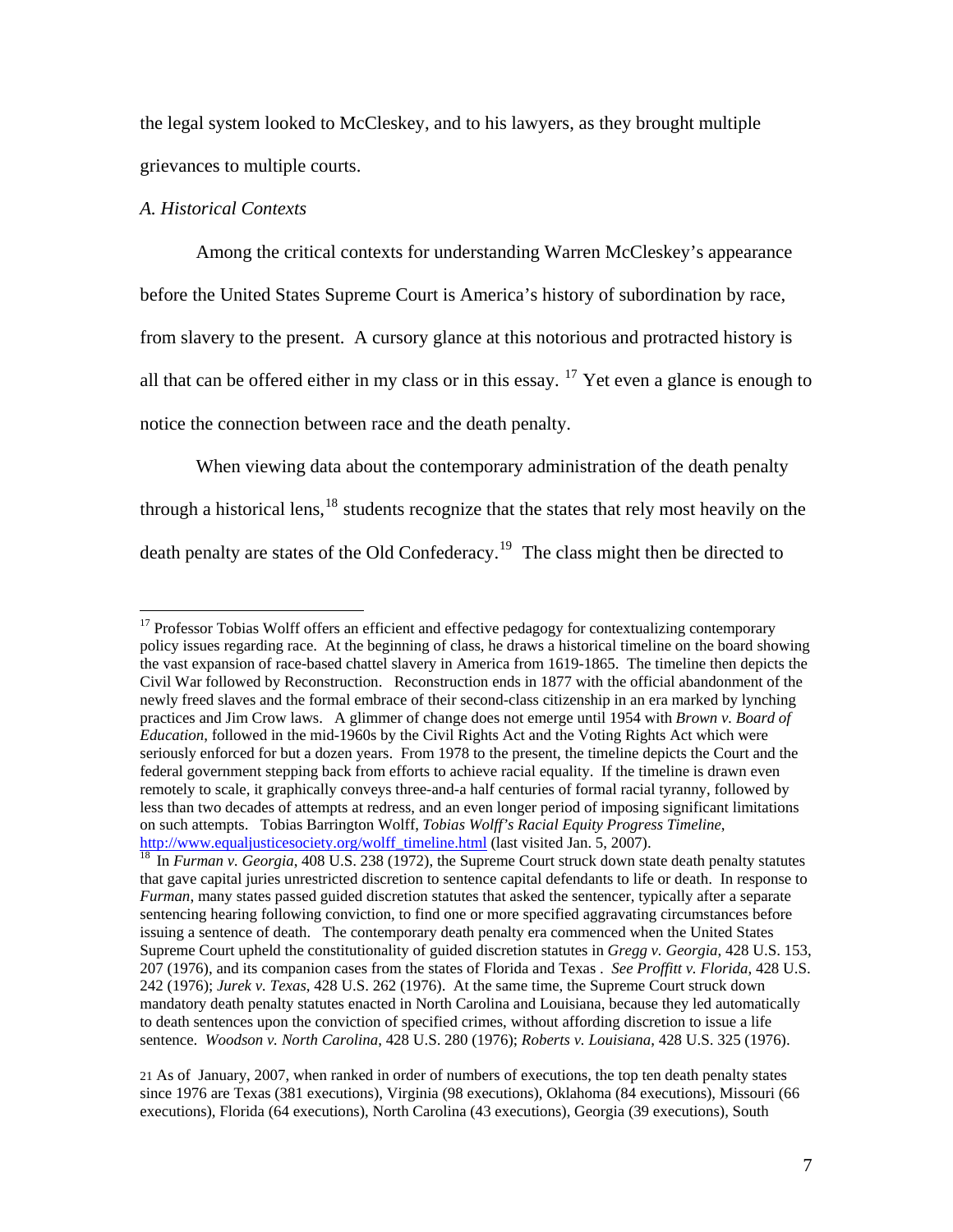slave codes that gave automatic death sentences to blacks for various crimes, especially those against whites, $20$  and to studies of rape law enforcement revealing that the most brutal punishments, particularly in southern states, were reserved almost exclusively for black men charged with raping white women, despite the backdrop reality that white slavemasters commonly raped black women.<sup>[21](#page-8-1)</sup> Urging students to articulate the likely ideological purposes of these historical phenomena begins to illuminate the origins of the death penalty system that Warren McCleskey faced

Next the class might turn to the history of lynching and consider how lynching is connected to the death penalty.<sup>[22](#page-8-2)</sup> The students might learn that history is replete with

<span id="page-8-0"></span> Carolina (36 executions), Alabama (35 executions), and Louisiana (27 executions). Together these ten states account for greater than eighty percent of the more than one-thousand executions in the United States in the post-*Gregg* era. DEATH PENALTY INFORMATION CENTER, FACTS ABOUT THE DEATH PENALTY 3 (2007), *available at* http://www.deathpenaltyinfo.org/FactSheet.pdf (last visited Jan. 19, 2007.)<br><sup>20</sup> George Stroud's research confirms that nineteenth century penal codes in Alabama, Florida, Georgia, Kentucky, Maryland, Mississippi, Missouri, South Carolina, Tennessee and Virginia defined certain crimes as capital offenses when committed by slaves and non-capital offenses when committed by whites. GEORGE STROUD, A SKETCH OF THE LAWS RELATING TO SLAVERY IN THE SEVERAL STATES OF THE UNITED STATES OF AMERICA, 158-188 (1856). For example, in Virginia and Mississippi, death was the prescribed punishment for slaves for every enumerated offense, but only for a small fraction of offenses committed by whites. *Id.*, at 170, 176. *See also* A. Leon Higginbotham, Jr. & Anne F. Jacobs, *The "Law Only As An Enemy": The Legitimation of Racial Powerlessness Through the Colonial and Antebellum Laws of Virginia*, 70 N.C. L. REV. 969, 977 (1992) (stating that Virginia statutes imposed the death penalty for slaves for at least 68 offenses, whereas whites committing the same acts were punished by imprisonment or not at all); DANIEL J. FLANIGAN, THE CRIMINAL LAW OF SLAVERY AND FREEDOM, 1800-1868 24-27 (1987) (reporting that statutes in Alabama, Louisiana, Tennessee, and Virginia authorized death for slaves and free blacks convicted of burglary, arson, or destruction of a house, building, or other property (including grain, corn, and other goods produced by whites) although whites committing the same offense would be sentenced to pay restitution or to serve 2-5 years in prison.)

<span id="page-8-1"></span><sup>21</sup> Classic sources that might be deployed for developing aspects of this context are KENNETH M. STAMPP, THE PECULIAR INSTITUTION: SLAVERY IN THE ANTE-BELLUM SOUTH (1956); A. LEON HIGGINBOTHAM, JR., IN THE MATTER OF COLOR: RACE AND THE AMERICAN LEGAL PROCESS—THE COLONIAL PERIOD (1978). *See also* PAULA GIDDINGS, WHEN AND WHERE I ENTER: THE IMPACT OF BLACK WOMEN ON RACE AND SEX IN AMERICA (1984); WINTHROP D. JORDAN, WHITE OVER BLACK: AMERICAN ATTITUDES TOWARD THE NEGRO, 1550-1812 (1977).

William Bowers notes that in Georgia, the death penalty was required for a black man who raped a white woman, but in the unlikely event that a white man were convicted of raping a black woman, he would receive a minimum sentence of two years in prison. *See* WILLIAM J. BOWERS, LEGAL HOMICIDE: DEATH AS PUNISHMENT IN AMERICA, 1864-1982 140 (1984).<br><sup>22</sup> This topic is the subject of a recent anthology. *See* FROM LYNCH MOBS TO THE KILLING STATE; RACE

<span id="page-8-2"></span>AND THE DEATH PENALTY IN AMERICA (Charles J. Ogletree, Jr. and Austin Sarat, eds., 2006).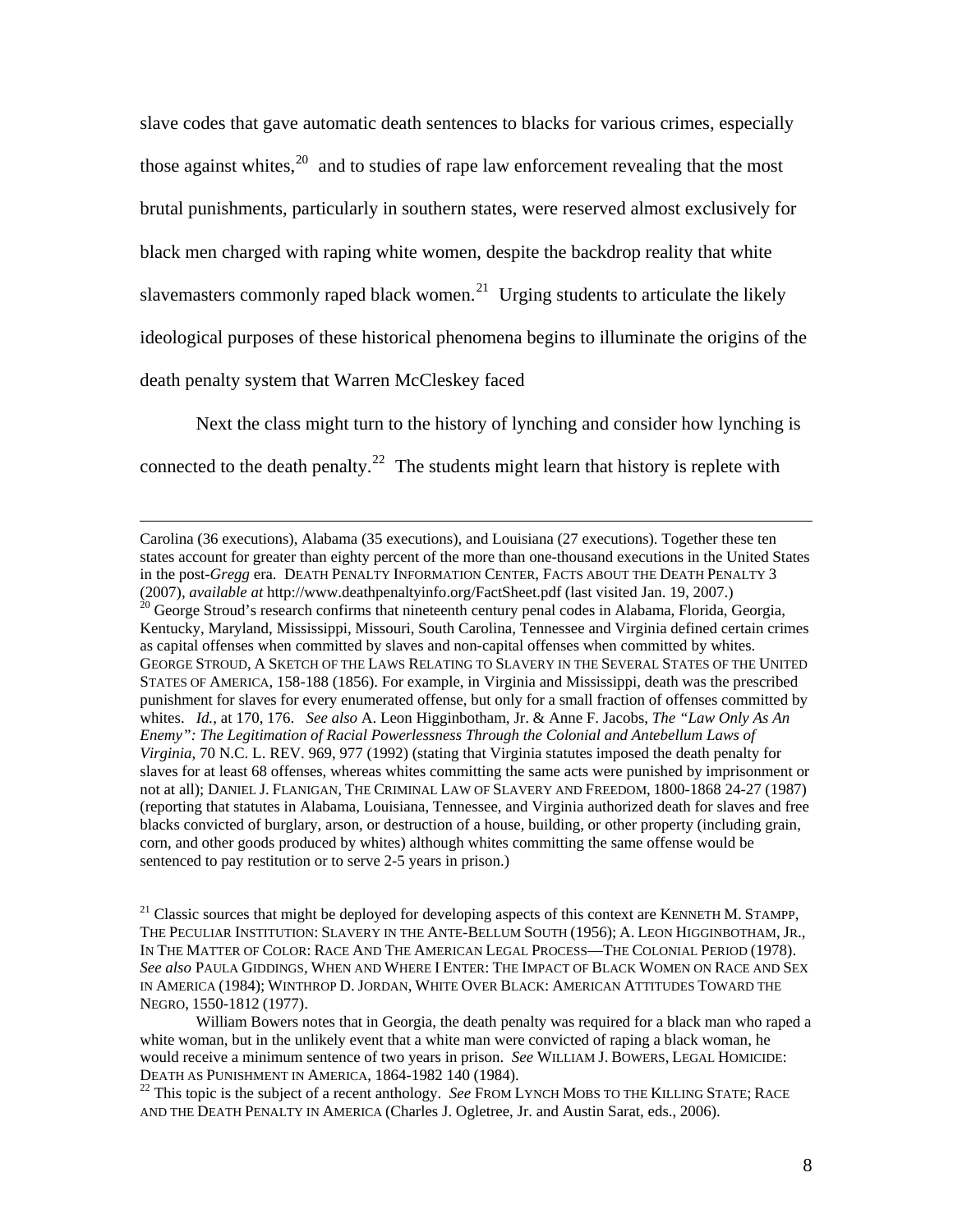examples of white mobs held at bay by assurances from a judge or a sheriff that the black man on trial would be sentenced to death.<sup>[23](#page-9-0)</sup> Indeed, as in the notorious Scottsboro case involving nine young black men falsely accused of raping two young white women in Alabama in the early 1930s, death penalty trials against blacks for violent crimes against whites have been described as legal lynchings.<sup>[24](#page-9-1)</sup> Jim Crow laws, which formally enshrined views of black inferiority and were enforced through legal and extra-legal violence, would add to this picture of a dual legal system, imbued with ideologies of race.<sup>[25](#page-9-2)</sup> The cumulative effect of the unrelenting litany helps frame the idea that state criminal justice systems were used in lieu of slavery as the institutional mechanism for subordinating black people, keeping many of them literally in bondage, and transmitting the message that black lives are not and will never be equal to white lives.<sup>[26](#page-9-3)</sup>

 After looking at the many ways that state criminal justice systems were pressed into service of this message, we see why, in the mid-twentieth century, lawyers for national civil rights organizations like the NAACP Legal Defense Fund began to represent poor black defendants charged with crimes and how these cases created the

<span id="page-9-0"></span><sup>23</sup> *See* LEON F. LITWACK, BEEN IN THE STORM SO LONG: THE AFTERMATH OF SLAVERY (1979) (scrutinizing lynching and criminal justice practices during the Reconstruction era). Scholars suggest that the fear of federal anti-lynching legislation spurred Southern states to turn away from lynching in the early twentieth century. *See* MICHAL R. BELKNAP, FEDERAL LAW AND SOUTHERN ORDER: RACIAL VIOLENCE AND CONSTITUTIONAL CONFLICT IN THE POST-*BROWN* SOUTH 21 (1987). It is a short leap from lynching to death sentences imposed by all-white juries on black defendants to send a similar message about racial subordination*.* 

<span id="page-9-1"></span><sup>24</sup> *See*, *e.g.*, JAMES GOODMAN, STORIES OF SCOTTSBORO 24–31 (1994). Dan Carter writes that in their pleas to lynch mobs, Southern officials implicitly promised that the outcomes of capital trials would differ from lynchings only in their external forms. DAN T. CARTER, SCOTTSBORO: A TRAGEDY OF THE AMERICAN SOUTH 115 (1969). The Reverend Jesse Jackson uses the term "legal lynching" as the title of his recent book on race and the death penalty*.* REV. JESSE JACKSON WITH JESSE JACKSON, JR., LEGAL LYNCHING: RACISM, INJUSTICE, AND THE DEATH PENALTY (1996). 25 *See generally*, C. VANN WOODWARD, THE STRANGE CAREER OF JIM CROW (3d ed. 1974) (providing

<span id="page-9-2"></span>background on Jim Crow laws).

<span id="page-9-3"></span><sup>&</sup>lt;sup>26</sup> Lawrence Friedman writes that many white Southerners defended the death sentences in the Scottsboro case as if their way of life depended on black defendants in cases like these receiving extreme punishment. LAWRENCE M. FRIEDMAN, CRIME AND PUNISHMENT IN AMERICA 376 (1993).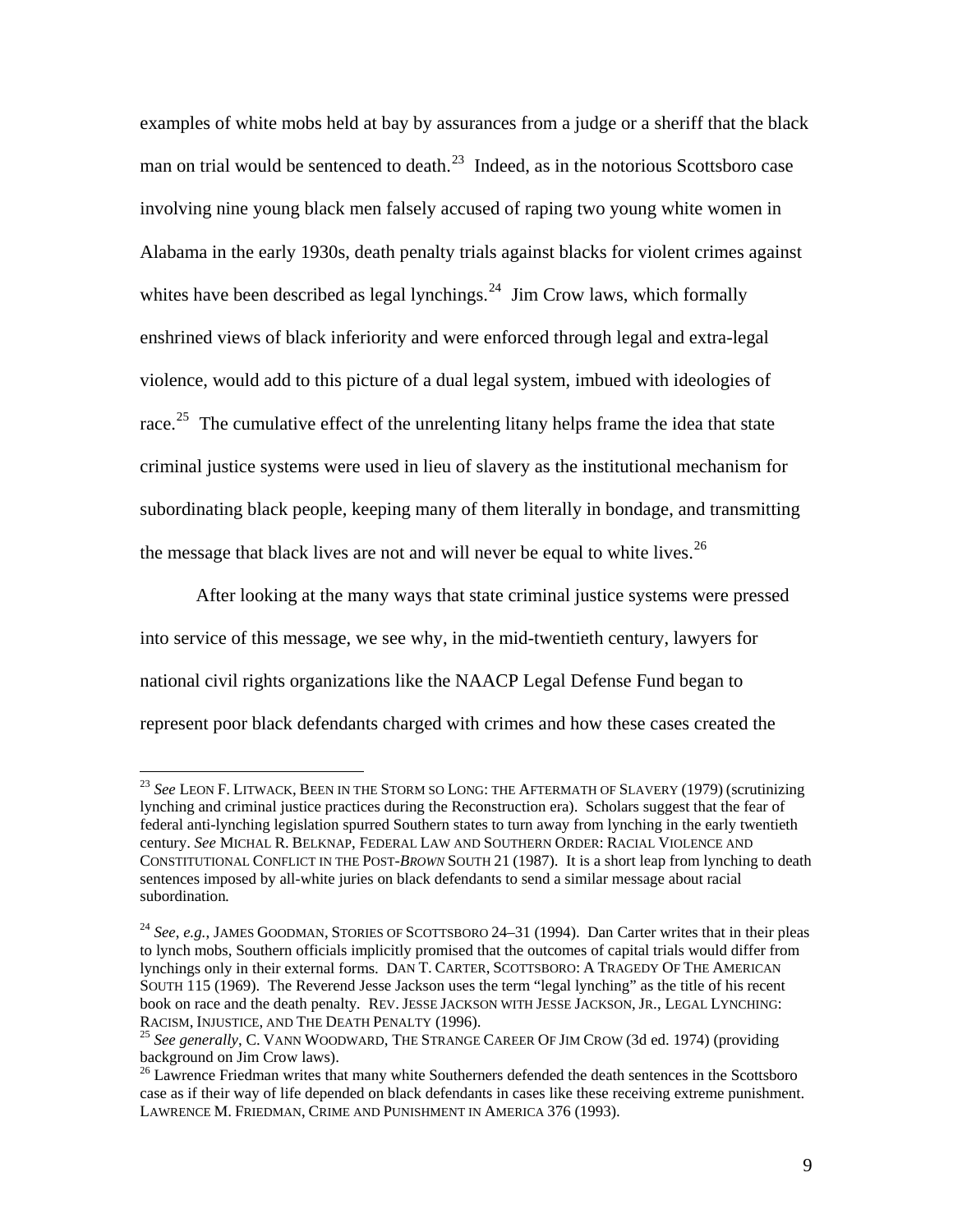impetus to advocate for the application of the Bill of Rights to the states, for the constitutionalization of criminal procedure, and for greater access to the federal courts through the writ of habeas corpus.<sup>[27](#page-10-0)</sup> A goal common to all of these efforts was to curb the worst abuses associated with racialized enforcement of criminal law in the states.<sup>[28](#page-10-1)</sup> However, years after the societal impulse toward curbing these abuses had ended, David Baldus demonstrated in a meticulous study of Georgia sentencing practices that the pattern of racialized punishment remains.<sup>[29](#page-10-2)</sup>

The outline is clear. Throughout American history, from slavery to lynching to the death penalty, state violence has been most frequently and most harshly used for blacks believed to have harmed whites. Through his lawyers at the NAACP Legal Defense Fund, McCleskey used Baldus' research to establish empirically what many observers already knew--that a systematic pattern of discrimination was in place in the administration of the death penalty.<sup>[30](#page-10-3)</sup> This rendered McCleskey's death sentences and many others vulnerable under prevailing interpretations of the Eighth and Fourteenth Amendments.

<span id="page-10-0"></span><sup>27</sup> *See* EDWARD LAZARUS, CLOSED CHAMBERS 85 (1998) ("The blood of the Scottsboro cases courses through all these decisions . . . which forced state law enforcement officials to observe federal constitutional standards.").

<span id="page-10-1"></span><sup>&</sup>lt;sup>28</sup> *Id.* ("Scottsboro was a potent symbol of what could go wrong locally in the American judicial system and a spur to both those who would expunge bigotry from the system and those seeking to enforce national standards of justice upon the states.")

<span id="page-10-2"></span> $29$  Using sophisticated statistical techniques in an effort to isolate the role that race may have played in capital sentencing from the role that more than two hundred legitimate factors may have played, Iowa law professor David Baldus and his research team concluded that criminal defendants convicted of killing white people were 4.3 times more likely to receive the death penalty than were those convicted of killing black people. DAVID BALDUS, GEORGE WOODWORTH, & CHARLES A. PULASKI, JR., EQUAL JUSTICE AND THE DEATH PENALTY: A LEGAL AND EMPIRICAL ANALYSIS 143 (1990). Having a white victim proved as significant an explanatory factor in who received death sentences as having a prior murder conviction. *Id.* at 147.

<span id="page-10-3"></span><sup>&</sup>lt;sup>30</sup> In *McCleskey v. Kemp*, Justice Powell assumes the statistical validity of the Baldus study. 481 U.S. 279, 291, n.7 (1987).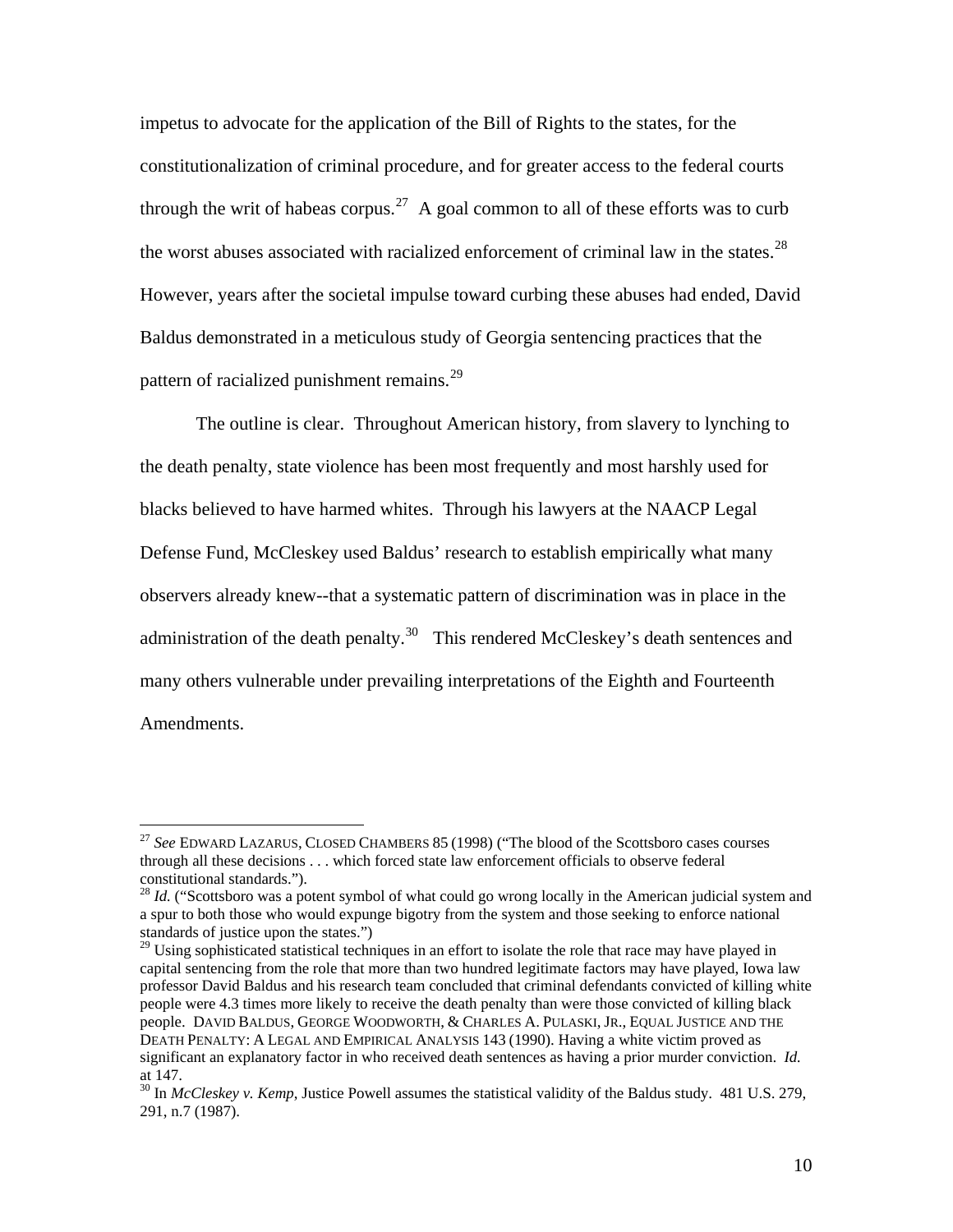# *B. Doctrinal Contexts*

 $\overline{a}$ 

 That in the1980s the Supreme Court rejected McCleskey's powerful Eighth and Fourteenth Amendment arguments is, sadly, not surprising.<sup>[31](#page-11-0)</sup> Yet how the Supreme Court reached that decision is instructive. All McCleskey had to show to establish that his death sentence violated the Eighth Amendment prohibition on Cruel and Unusual

<span id="page-11-0"></span><sup>&</sup>lt;sup>31</sup> The 1980s was a decade when Justice Powell and other Supreme Court justices publicly vented their unhappiness that litigation efforts had dramatically impeded executions in the states. *See, e.g.*, Linda Greenhouse, *Justice Powell Assails Delay in Carrying Out Executions*, N.Y. TIMES, May 10, 1983, at A16. The outcomes of most of the death penalty cases that the Supreme Court decided during this period were consistent with these sentiments. *E.g ., Zant v. Stephens*, 462 U.S. 862 (1983) (death sentence is constitutional despite invalidation by state supreme court of one of three aggravating circumstances found by jury); *Barefoot v. Estelle*, 463 U.S. 880 (1983) (psychiatrist's testimony about future dangerousness based on hypothetical questions but no examination of defendant did not undermine reliability of death sentence); *Barclay v. Florida*, 463 U.S. 939 (1983) (death penalty is constitutional despite reliance by sentencer on an aggravating circumstance not authorized by state's sentencing statute); *California v. Ramos*, 463 U.S. 992 (1983) (jury instruction that life without parole sentence could be commuted by governor did not undermine reliability of death sentence); *Strickland v. Washington*, 466 U.S. 668 (1984) (defense counsel's failure to seek or present evidence at capital sentencing hearing was not ineffective assistance due to strong presumption that counsel's conduct falls within wide range of reasonable professional assistance); *Wainwright v. Witt*, 469 U.S. 412 (1985) (retreating from need to show with unmistakable clarity that prospective capital juror would automatically vote against death penalty before being struck for cause from capital case); *Lockhart v. McCree*, 476 U.S. 162 (1986) (excluding jurors who oppose death penalty from determination of guilt as well as sentence does not violate capital defendant's right to fair and impartial jury, even where social science evidence shows juries so constituted are more conviction-prone); *Darden v. Wainwright*, 477 U.S. 168 (1986) (prosecutor's inflammatory closing argument did not render trial unfair or sentence unreliable, nor did defense attorney's failure to present mitigating evidence constitute ineffective assistance); *Smith v. Murray*, 477 U.S. 527 (1986) (capital defendant's constitutional claim was defaulted in post-conviction phase because his attorney failed to raise it on direct appeal, although ineffective assistance not established); *Tison v. Arizona*, 481 U.S. 137 (1987) (although petitioners did not kill, intend to kill, or attempt to kill, death sentences were constitutional because petitioners were major participants in felony who showed reckless indifference to human life); *Burger v. Kemp*, 483 U.S. 776 (1987) (representation of co-defendant by defense counsel's law partner did not create a conflict of interest that established ineffective assistance, nor did failure to present mitigating evidence at capital sentencing hearing); *Lowenfield v. Phelps*, 484 U.S. 231 (1988) (defendant's death sentence not unconstitutional although imposed after sole aggravating factor found by jury duplicated an element of the offense of which he was convicted); *Murray v. Giarratano*, 492 U.S. 1 (1989) (indigent capital defendants not entitled to appointed counsel in state post-conviction proceedings); *Penry v. Lynaugh*, 492 U.S. 302 (1989) (execution of mentally retarded is not cruel and unusual punishment although jury instructions must allow evidence of mental retardation to be given mitigating effect); *Stanford v. Kentucky*, 492 U.S. 361 (1989) (death penalty for defendants age 16 or 17 at time of crime is not cruel and unusual punishment).

Edward Lazarus understands views such as those expressed by Justice Powell as referenda on "the legacy of Scottsboro—on the idea that racism is endemic; that state judicial systems, especially in the South, cannot be trusted; and that the federal courts and, ultimately, the Supreme Court must serve as the guarantors of social justice." LAZARUS, *supra* note 27, at 85.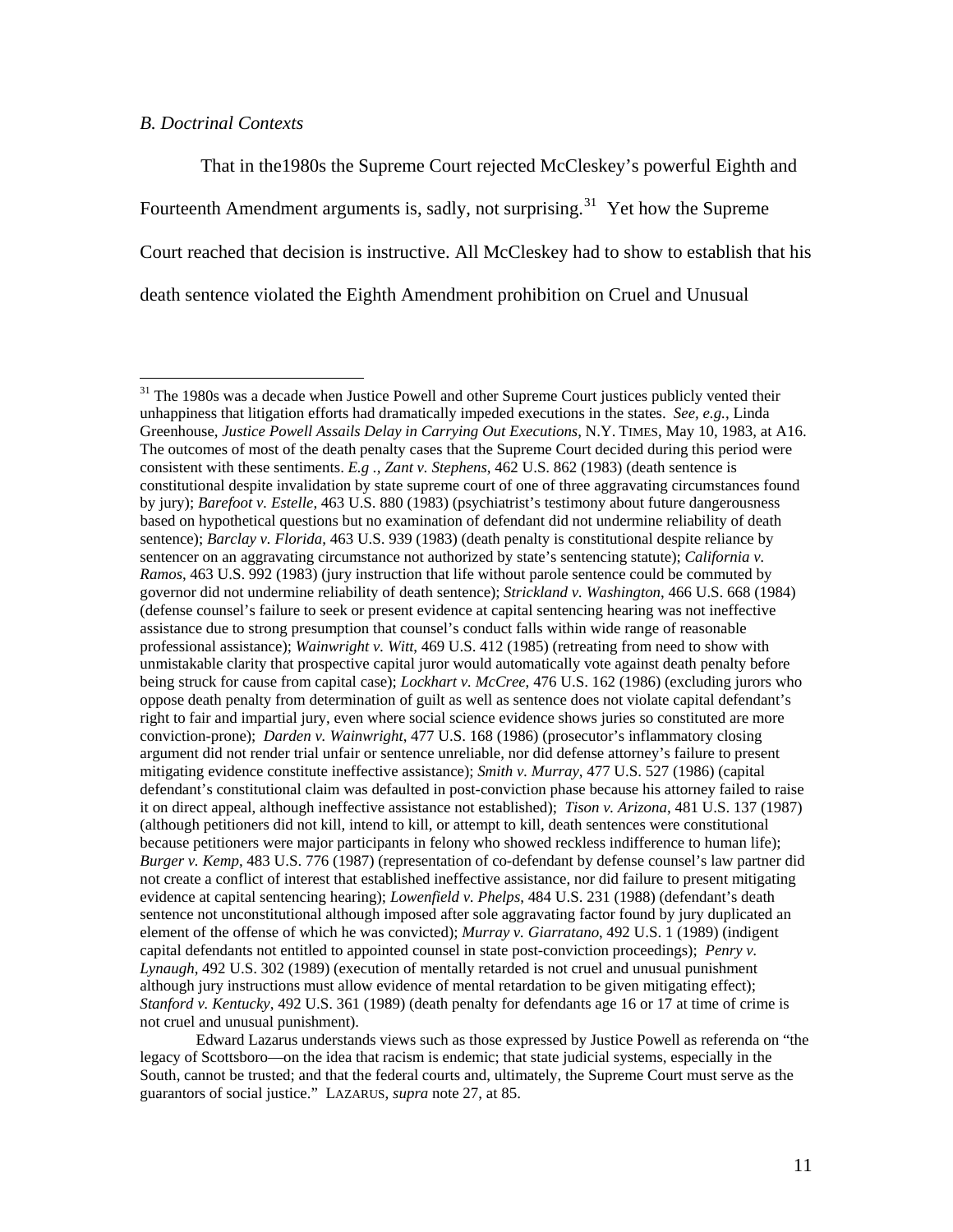Punishment was a systematic pattern of discriminatory enforcement.<sup>[32](#page-12-0)</sup> Despite the fact that the Baldus study establishes exactly this, Powell, in a notably tepid opinion, denied Eighth Amendment relief on the grounds that maintaining discretion in jury trials is a constitutional value of overriding importance.<sup>[33](#page-12-1)</sup> Implicit in this holding is the view that maintaining jury discretion is a more important value than eliminating race discrimination in capital sentencing.

 McCleskey also argued to no avail that purposeful discrimination in his sentencing violated the Equal Protection Clause of the Fourteenth Amendment. In a single footnote, Powell denied the relevance of the long historical record of purposeful discrimination in the imposition of Georgia's criminal penalties, particularly its capital penalties, which McCleskey had offered as circumstantial evidence of present purposes.<sup>[34](#page-12-2)</sup> McCleskey's showing of purposeful discrimination was as strong as in previous cases that found equal protection violations in employment and in jury selection. However, Powell—counterintuitively and in contradiction with those cases—held that the

<span id="page-12-0"></span><sup>32</sup> This is the meaning of the *per curiam* opinion in *Furman v. Georgia*, 408 U.S. 238 (1972) (capital sentencing procedures that lead to substantial risk of arbitrariness and discrimination in the administration of the death penalty violate the Eighth and Fourteenth Amendments). *See also Eddings v. Oklahoma*, 455 U.S. 104, 112 (1982) (death penalty must be imposed "fairly, and with reasonable consistency,or not at all.")

<span id="page-12-1"></span><sup>&</sup>lt;sup>33</sup> For example, Powell reasons:

Where the discretion that is fundamental to our criminal process is involved, we decline to assume that what is unexplained is invidious. In light of the safeguards designed to minimize racial bias in the process, the fundamental value of jury trial in our criminal justice system, and the benefits that discretion provides to criminal defendants, we hold that the Baldus study does not demonstrate a constitutionally significant risk of racial bias affecting the Georgia capitalsentencing process.

<span id="page-12-2"></span>*Kemp*, 481 U.S. at 313.<br><sup>34</sup> *Id.* at 298, n.20 ("Although the history of racial discrimination in this country is undeniable, we cannot accept official actions taken long ago as evidence of current intent.").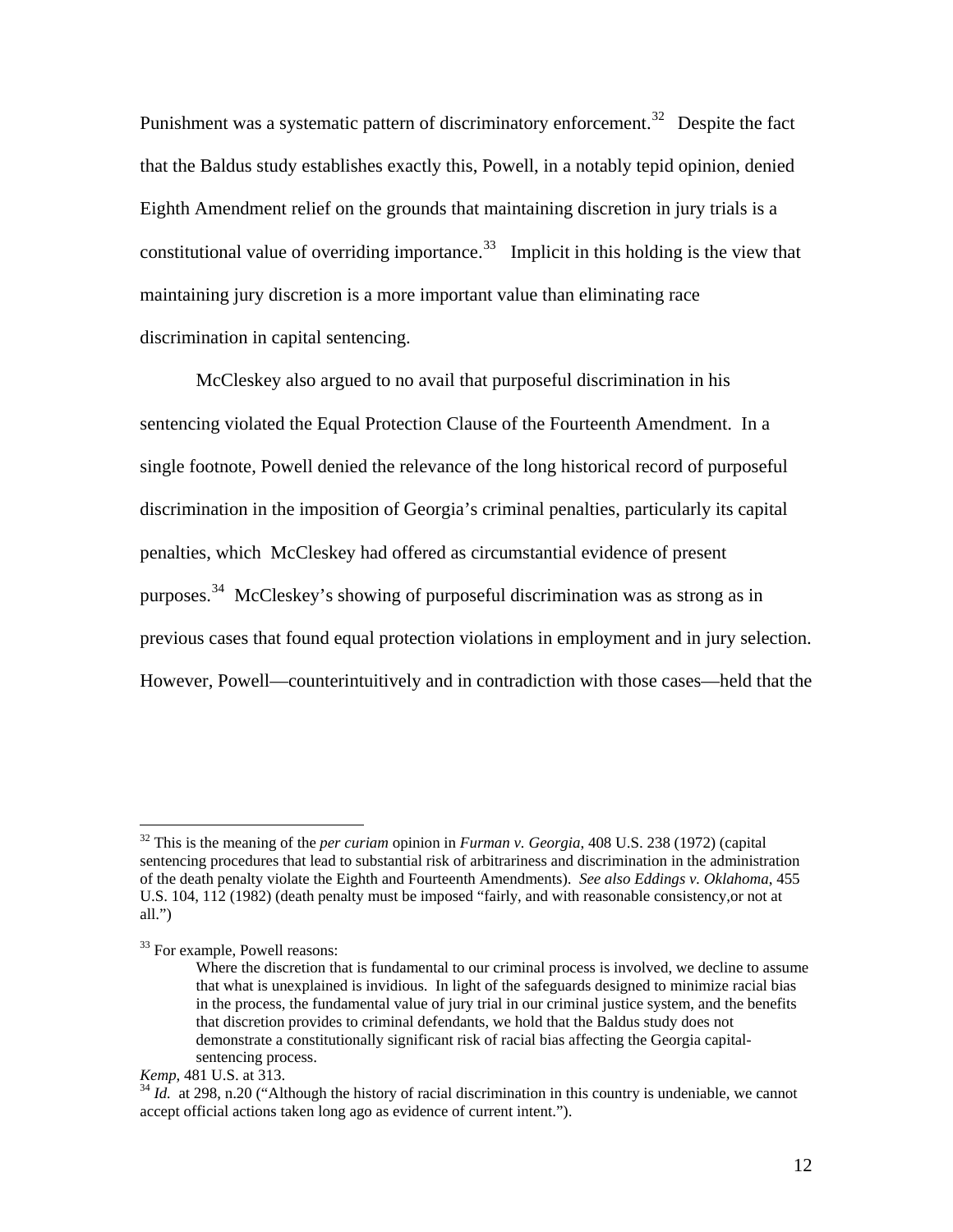burden of establishing purposeful discrimination must be higher in death penalty cases than in other scenarios. $35$ 

The word "risk" appears numerous times in the majority opinion of *McCleskey v*. *Kemp*, even in the first sentence.<sup>[36](#page-13-1)</sup> Clearly, some kind of risk was prominent in Justice Powell's mind—maybe reputational risks to the judiciary or risks to the stability of the criminal justice system. Maybe it was also a concern for the risk that race was determining who lived and who died. But if so, his words do not indicate it. In his majority opinion, Powell never grapples with the source, the magnitude, or the implications of the risk that race strongly influences decisions about who receives death as a criminal punishment..

 Four years later, on McCleskey's return to the Supreme Court with his federal habeas corpus claims in *Zant*, nothing in the second case formally raised issues of race, Nonetheless, the subject must have been present to all involved, as McCleskey was the same petitioner with the same lawyers who had dragged the Supreme Court through the

<span id="page-13-0"></span><sup>35</sup> *See id.* at 296–97 (distinguishing discrimination in Title VII and venire-selection cases from discrimination in capital sentencing cases); *id.* at 297 ("Because discretion is essential to the criminal justice process, we would demand exceptionally clear proof before we would infer that the discretion has been abused."). Under previous precedents, had McCleskey raised a claim of systematic discrimination in jury selection or in employment, the statistical evidence he presented would seem to have established a prima facie violation of the Equal Protection Clause. To deem inadequate the level of proof of discrimination that the Baldus study established for capital cases appears inconsistent with the Supreme Court's insistence on heightened reliability in proceedings where death is punishment*. See, e.g.*, *Woodson v. North Carolina*, 428 U.S. 280, 305 (1976). When the Court has intoned that "death is different", *see id.; Ford v. Wainwright,* 477 U.S. 399, 411(1986), it is intended to imply greater—not lesser—procedural care.

<span id="page-13-1"></span> $36\overline{481}$  U.S. at 282–83 ("This case presents the question whether a complex statistical study that indicates a risk that racial considerations enter into capital sentencing determinations proves that petitioner McCleskey's capital sentence is unconstitutional under the Eighth or Fourteenth Amendment."). *See also id.* at 291 n.7 ("Even a sophisticated multiple-regression analysis such as the Baldus study can only demonstrate a *risk* that the factor of race entered into some capital sentencing decisions and a necessarily lesser risk that race entered into any particular decision." (emphasis in the original)); *id*. at 308–309 ("There is, of course, some risk of racial prejudice influencing a jury's decision in a criminal case. There are similar risks that other kinds of prejudice will influence other criminal trials. The question is 'at what point that risk becomes constitutionally unacceptable.' McCleskey asks us to accept the likelihood allegedly shown by the Baldus study as the constitutional measure of an unacceptable risk of race prejudice influencing capital sentencing decisions….")(citations omitted).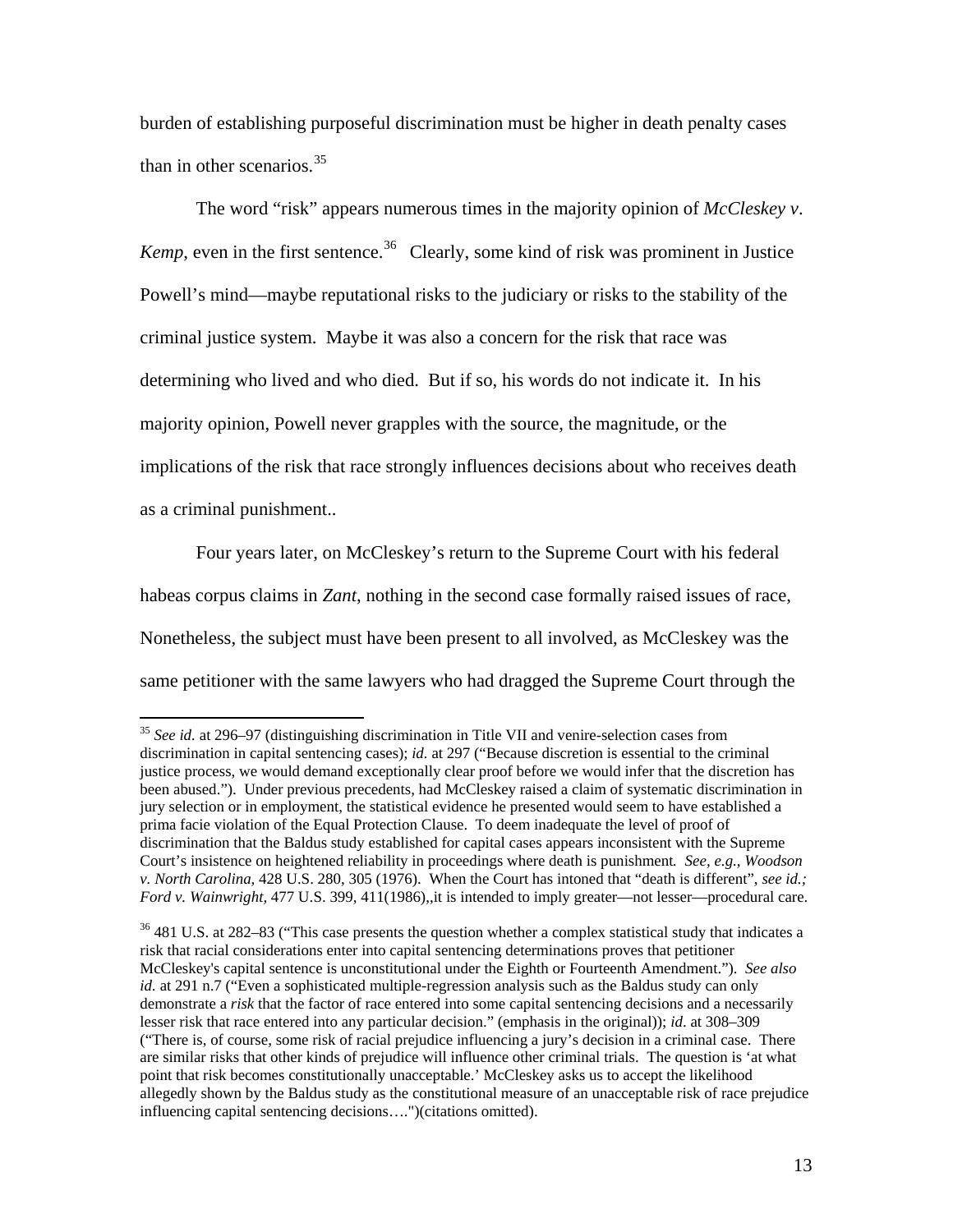embarrassment of the race discrimination case in the first place.<sup>[37](#page-14-0)</sup> Moreover, as observed earlier, federal habeas corpus remedies grew out of the same racialized dynamics that led to efforts to assert greater federal oversight over state criminal justice processes.<sup>[38](#page-14-1)</sup>

 In *Zant*, McCleskey petitioned the court for habeas relief after new evidence was unearthed: a twenty-one-page police document revealing that the police had planted an informant in McCleskey's cell after McCleskey had been formally charged with murder.<sup>[39](#page-14-2)</sup> The Supreme Court has held that this practice is illegal because once the adversarial process has begun, the Sixth Amendment protects criminal defendants' right to talk to the police only through their lawyers.<sup>[40](#page-14-3)</sup> But the issue in McCleskey's second petition to the Supreme Court was not whether his conviction was obtained unconstitutionally. Rather, it was whether McCleskey could use a second (or a "successor") habeas petition to ask a federal court to reverse his capital conviction when evidence that established the unconstitutionality of the conviction emerged after the litigation of his first petition.<sup>[41](#page-14-4)</sup> McCleskey had omitted the Sixth Amendment claim from his first petition because for years the police had falsely denied that the jailmate was

<span id="page-14-0"></span> $37$  Lazarus maintains that a majority of the Supreme Court justices—the five who voted against McCleskey in his first case before them—did not want to hear McCleskey's race discrimination claims. Despite the fact that race discrimination in the imposition of the death penalty is a matter of grave national consequence, only four justices—the four dissenters in *Kemp*—voted to grant certiorari in the case, over the stated objections of Justice Powell*. See* LAZARUS, *supra* note 27, at 189–91.

One likely target of Justice Powell's and others' frustrations concerning death penalty delays, *see supra* note 27 and accompanying text, was the NAACP Legal Defense Fund (LDF), the instigator and organizer of the national capital litigation campaign. That McCleskey was their client, and that his race discrimination claims had generated considerable delays in executions around the country, may have helped to harden these justices against him and his claims for relief. For support of this possibility, see LAZARUS, *supra* note 27, at 189–190, 197, 202–05. For arguments in support of the general proposition that judges' emotions can be influential in how they decide cases, see MARTHA C. NUSSBAUM, HIDING FROM HUMANITY: DISGUST, SHAME, AND THE LAW (2004).<br><sup>38</sup> *See supra* note 27 and accompanying text.<br><sup>39</sup> *Zant*, 499 U.S. at 474.

<span id="page-14-1"></span>

<span id="page-14-3"></span><span id="page-14-2"></span><sup>&</sup>lt;sup>40</sup> Massiah v. United States, 377 U.S. 201 (1964) (reversing federal narcotics convictions due to admission at trial of defendant's statements obtained during post-indictment interrogation by informant wearing a police radio transmitter.)

<span id="page-14-4"></span><sup>41</sup> *McCleskey*, 499 U.S. at 470.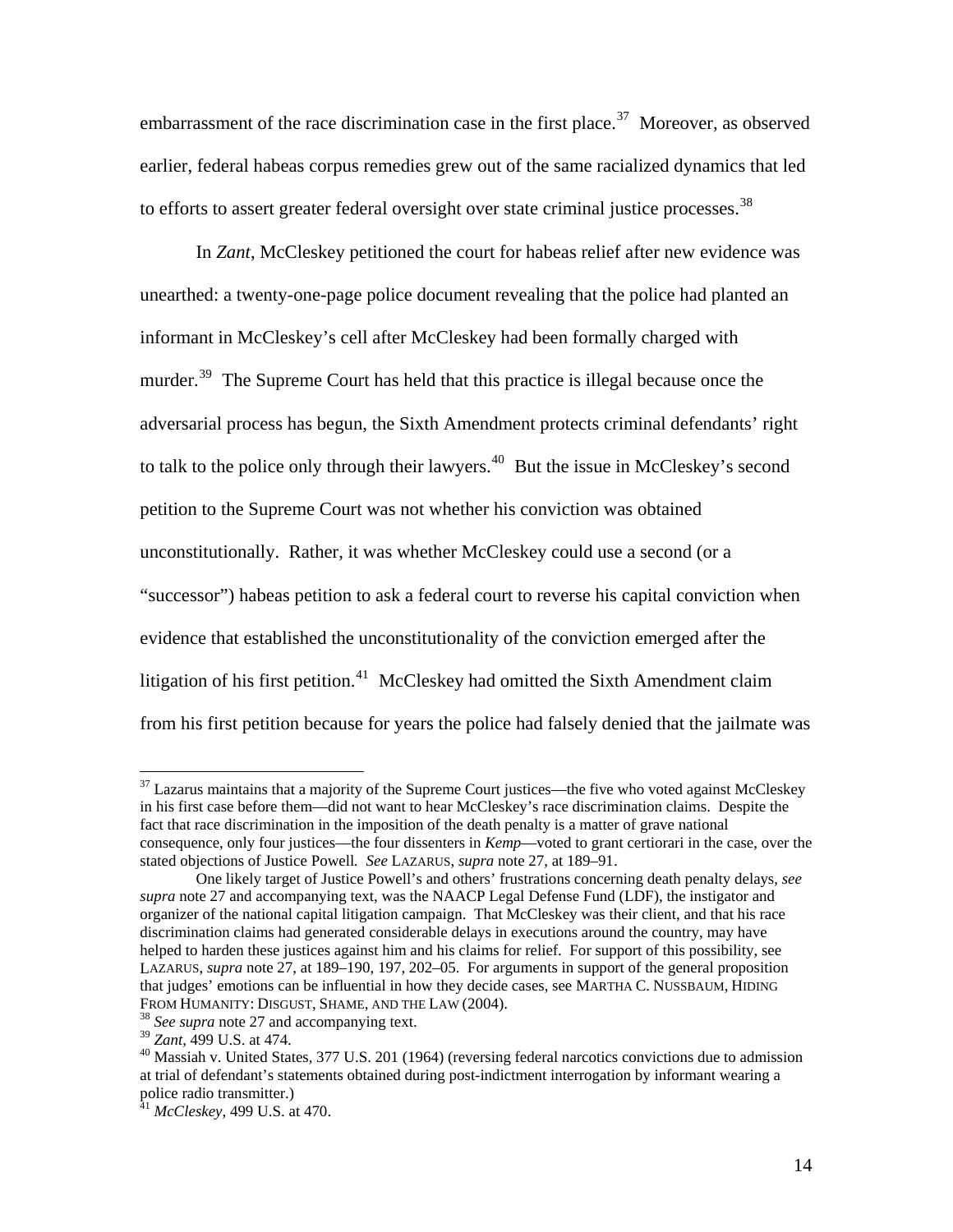in their employ, and the jailmate had affirmed this falsehood when he testified under oath at McCleskey's trial.<sup>[42](#page-15-0)</sup>

Nevertheless, the Supreme Court held that McCleskey did not have a legitimate excuse for failing to raise the Sixth Amendment claim in his first petition, even though the evidence that supported the claim had been wrongfully withheld by the State.<sup>[43](#page-15-1)</sup> The Court reached that result through deadeningly technical reasoning, both figuratively and literally, ultimately changing the legal standard that applied to the situation.<sup>[44](#page-15-2)</sup> While McCleskey could have prevailed under the existing standard, the Court raised the bar for relief in front of him, arguably to an insurmountable level.

 Structurally, both of McCleskey's Supreme Court cases have this feature in common: after McCleskey appeared to meet the demands of an already exceedingly high burden of proof, the Court decided to insist on a higher burden. In *Zant*, they do this despite the fact that the State had not asked for the change in successor habeas law, the parties had not litigated it, and the Court had to ignore some of the findings of fact that had led the District Court to hold for McCleskey. Then, after discovering a new standard for permitting newly discovered evidence in a successor habeas petition, the Supreme Court refused to remand to the District Court for a determination as to whether he had

<span id="page-15-0"></span> $42$  *Id.* at 497.

<span id="page-15-2"></span><span id="page-15-1"></span><sup>&</sup>lt;sup>43</sup> *Id.* 44 *Id.* at 493. Prior to *McCleskey*, the doctrine that applied in this scenario was derived from *Sanders v. United States*, 373 U.S. 1, 18 (1963) (holding that the Court can decide an issue first raised in a successor petition if it had not been deliberately abandoned in the first petition). *Sanders*' "deliberate abandonment" standard, as it was termed, simply required good-faith in raising all claims reasonably available to the petitioner. Under this standard, McCleskey had an excellent chance of prevailing. His odds plummeted when a majority of the justices in the *Zant* case articulated their preference for a new and stricter standard, known as the "cause and prejudice" standard, drawn from the state "procedural default" context, which bars appellants from raising issues in a federal habeas petition that were not raised in previous state habeas proceedings*. See McCleskey*, 499 U.S. at 493. The Court held that, under the newly applied standard, McCleskey's first habeas counsel's reasonable belief that the Sixth Amendment claim had no factual basis did not excuse the failure to raise it, and because there was no external impediment to raising it, McCleskey's opportunity to challenge his conviction on these grounds was permanently barred. *Id*. at 497– 98,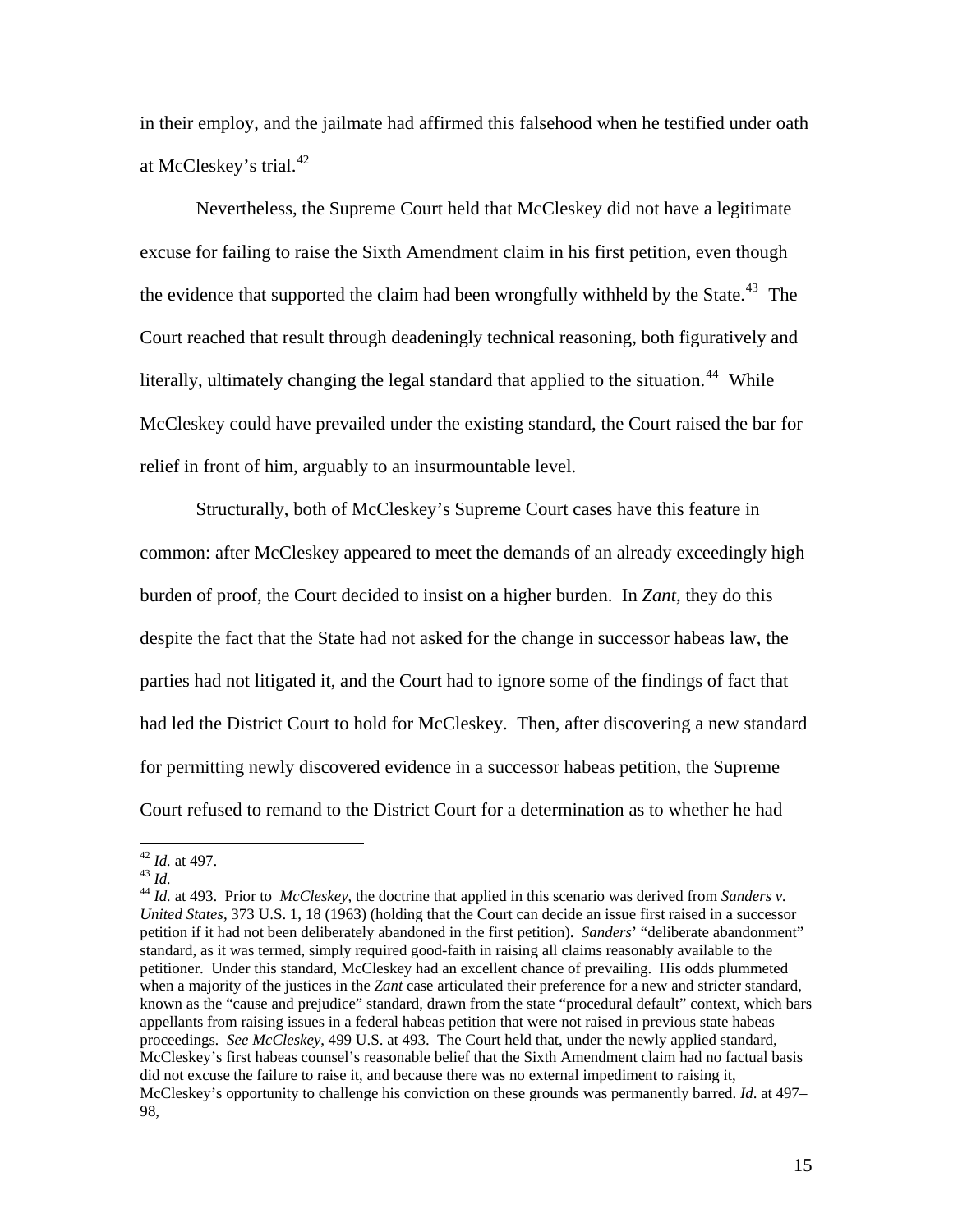satisfied the new standard.<sup>[45](#page-16-0)</sup> The majority simply declared, without benefit of argument or briefing on the subject, that he had not.

The holding of *McCleskey v.Zant* is that McCleskey's successor petition constituted an "abuse of the writ."[46](#page-16-1) However, "abuse" seems more descriptive of the State's actions than it does of the actions of McCleskey and his lawyers.<sup>[47](#page-16-2)</sup> Perhaps by projecting abuses on to McCleskey's actions, the justices are concealing from themselves the abusive qualities of their own decisionmaking. The Supreme Court's rejection of the compelling habeas corpus arguments in *Zant* led a few months later to McCleskey's execution

# *C. Cultural Contexts*

 $\overline{a}$ 

After embedding both of McCleskey's Supreme Court cases in some of their pertinent historical and doctrinal contexts, and highlighting the structural similarity between the two opinions, I turn the attention of my class more explicitly to interpreting their political and cultural contexts. "Something profound has happened here," I might say, "but what is it? What does it teach us about law?" Among the insights often formed in this discussion are variations on several themes: that despite its claim to autonomy, law does not float above culture and identity but participates actively in it; that in the face of felt necessities, legal doctrine can be malleable enough to serve perceived ideological and

<span id="page-16-0"></span><sup>45</sup> These are procedural matters about which Justice Thurgood Marshall complains bitterly in his dissent*. Id.* at 506 (Marshall J., dissenting). Marshall challenges the majority's professed concern for the rule of law, when it "tosses aside established precedents without explanation, disregards the will of Congress, fashions rules that defy the reasonable expectations of the persons who must conform their conduct to the law's dictates, and applies those rules in a way that rewards state misconduct and deceit." *Id.* at 529.<br><sup>46</sup> *Id.* at 497-503.<br><sup>47</sup> Justice Marshall frames it this way: "Whatever 'abuse of the writ' today's decision is

<span id="page-16-2"></span><span id="page-16-1"></span>pales in comparison with the majority's own abuse of the norms of proper judicial function." *Id.* at 529 (Marshall, J., dissenting)*.*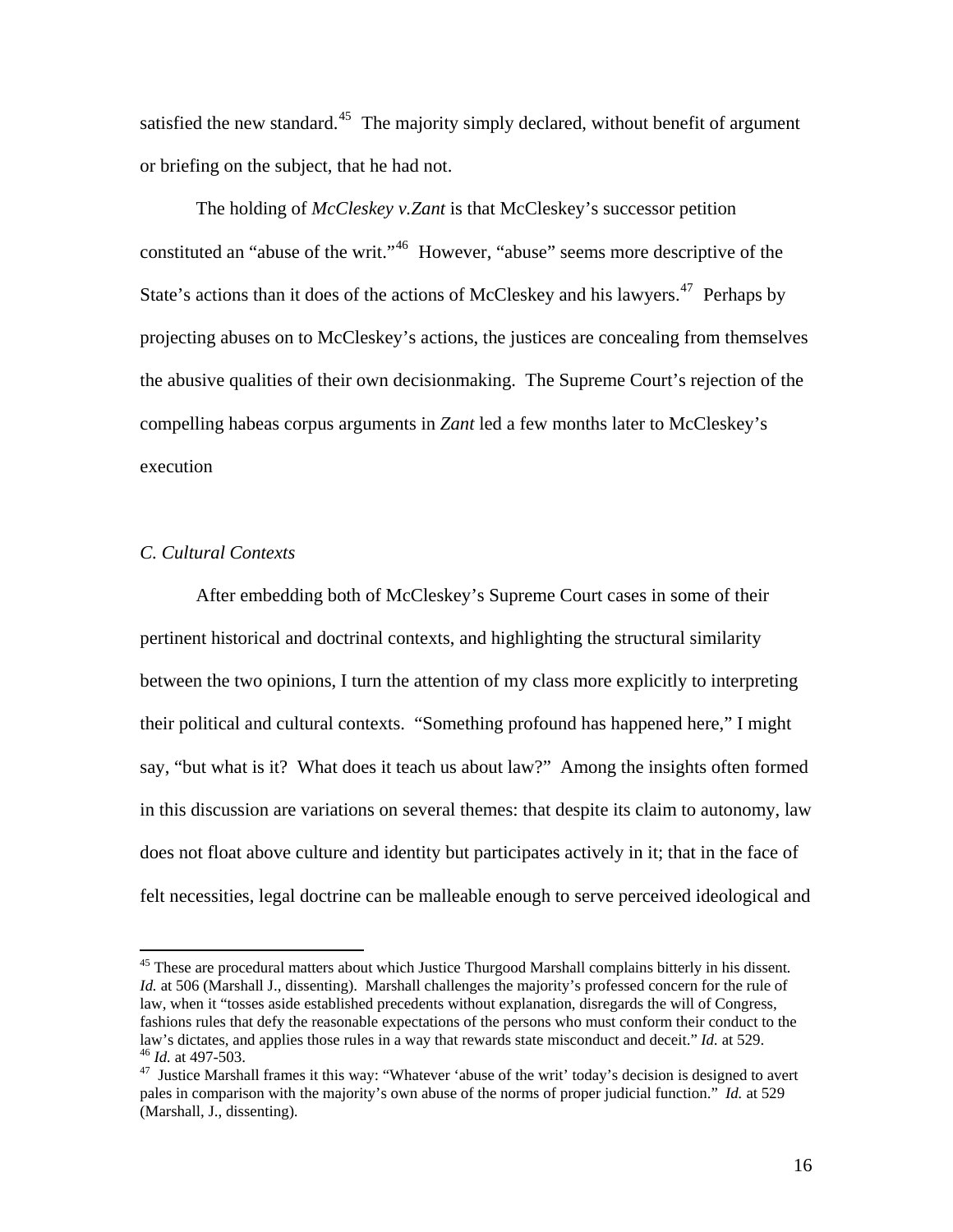psychological needs; that the abstraction of doctrine helps mask its connection to these needs and helps disassociate it from their consequences; that the legal system grants rhetorical protections that serve a cultural function although it can deny them in reality whenever those protections will be too costly or too destabilizing to the status quo; that because of psychological and material investment in the idea that the past is past, and that the playing field is now level—proof to the contrary as presented by McCleskey notwithstanding—contemporary federal oversight of state criminal justice systems through constitutional law or habeas corpus will be resisted today for some of the same ideological reasons that it was resisted in the mid-nineteenth century.

 One plausible conclusion is that we have come full circle: we have the same pattern of race disparities in capital punishment as we have always had; we have the same national legal organizations as were operating decades ago, incurring the wrath of judges for doing the same thing as they did then, that is representing poor defendants charged with capital crimes against white people and challenging the fairness of the state court processes that convict them.[48](#page-17-0) But arguably the situation is now worse, because reformist impulses have been spent and, after extensive scrutiny, race disparities are now labeled "equal protection" and "non-discriminatory enforcement." Federal courts now look at a

<span id="page-17-0"></span><sup>48</sup> Lazarus reports that in their secret conference on *Lockhart v. McCree, supra* note 34, a number of Supreme Court justices voiced contempt for the tactics and aims of the NAACP Legal Defense Fund (LDF), considering cases like *Lockhart,* and later *McCleskey*, as efforts to circumvent established law for purposes of abolishing the death penalty. *See* Lazarus, *supra* note 29, at 189. According to Lazarus, this hostility toward relentless advocacy in death penalty cases, led by LDF, was evident throughout the Supreme Court's handling of the *McCleskey* case. For example, during McCleskey's oral argument, Justice White's questioning impugned the integrity of the Baldus study, and "his large, flushed face contorted into a nasty scowl; his every word dripped with contempt." *Id.*, at 203. Before the oral argument, Justice White had taken the rare step of circulating a memorandum to the five conservative justices, urging them to reject McCleskey's claims. *Id.*, at 202. After oral argument but before the Justices' conference on the case, Justice White circulated another memorandum in which he accused McCleskey's attorney of misleading the Justices during the oral argument about whether McCleskey had received a plea offer, an ambiguous and contested point in the case record. Lazarus asserts that "White was so suspicious of abolitionist lawyering that he was willing on flimsy evidence to implicitly accuse a leading lawyer at the nation's foremost civil rights organization of baldly lying to the Court." *Id.,* at 205.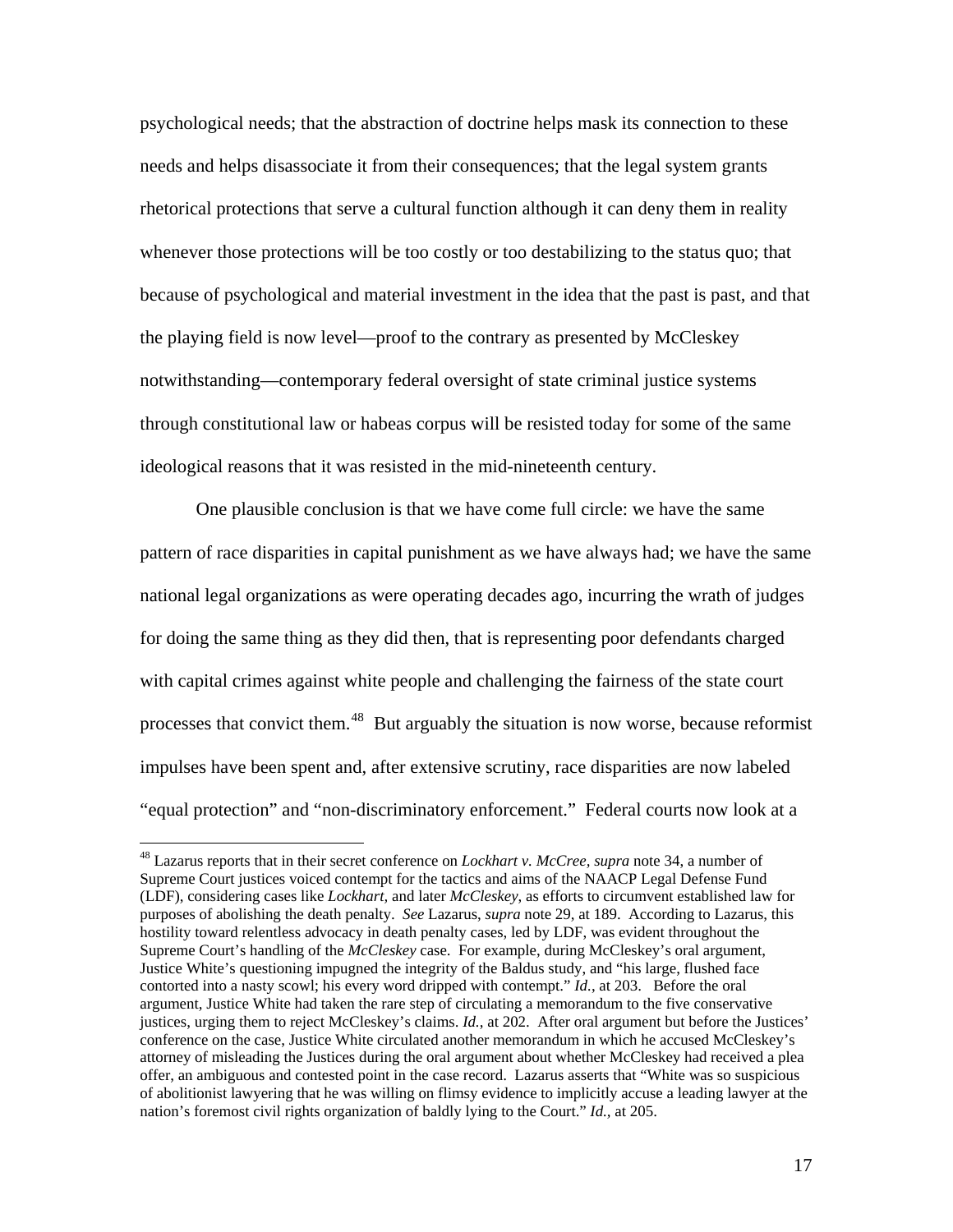profoundly tipped playing field in state courts, pronounce it level, and affirm the integrity and finality of state criminal justice systems.

After more than a century and a half of legal intervention invoked to ameliorate the same problems that McCleskey brought to the Court's attention, lawyers perceived as abolitionists were rebuffed for interfering with the sovereign right of states to manage their affairs as they choose. The 150-year-old echo resounds in chilling tones. The Supreme Court of the late twentieth century, like the Supreme Court of the midnineteenth century, authorized states to inflict violence on the basis of race. In that respect, Justice Powell, the centrist, is situated not as far from Justice Taney as we might hope. $49$ 

#### *D. Human Contexts*

 $\overline{a}$ 

My claim is that the progressive tilt of the content I have just described grows out of the power of context: the broader historical, doctrinal, and cultural norms, extant but suppressed, which lie beneath the surface of legal doctrine. To counter the distancing facilitated by abstract doctrine and to confront the role that criminal law plays in affording some people the authority to kill others, I would also include in a progressive legal pedagogy another form of context: the human consequences of legal doctrine. To truly grasp the peculiar institution of the death penalty—or of law in general—we must

<span id="page-18-0"></span><sup>&</sup>lt;sup>49</sup> When understood precisely, the point is less incendiary than it sounds. It derives from the fact that both were Supreme Court justices hailing from the South who wrote opinions that gave a constitutional imprimatur to violent social practices that treated blacks and whites unequally. Justice Taney did so most notoriously in *Dred Scott* v. *Sanford*, 60 U.S. 393 (1857), and Justice Powell in *McCleskey v. Kemp*. Justice Powell, however, disavowed his holding only four years after he wrote it. *See* JOHN C. JEFFRIES, JR., JUSTICE LEWIS F. POWELL, JR. 451–52 (1994).

Lazarus views Powell's inability to uphold McCleskey's claims as derived from Powell's need to believe that "the South had achieved a dramatic reformation on matters of race." Lazarus, *supra* note 29, at 200. To hold for McCleskey would be to undermine the "myth of southern progress" that Powell found sustaining. *Id.*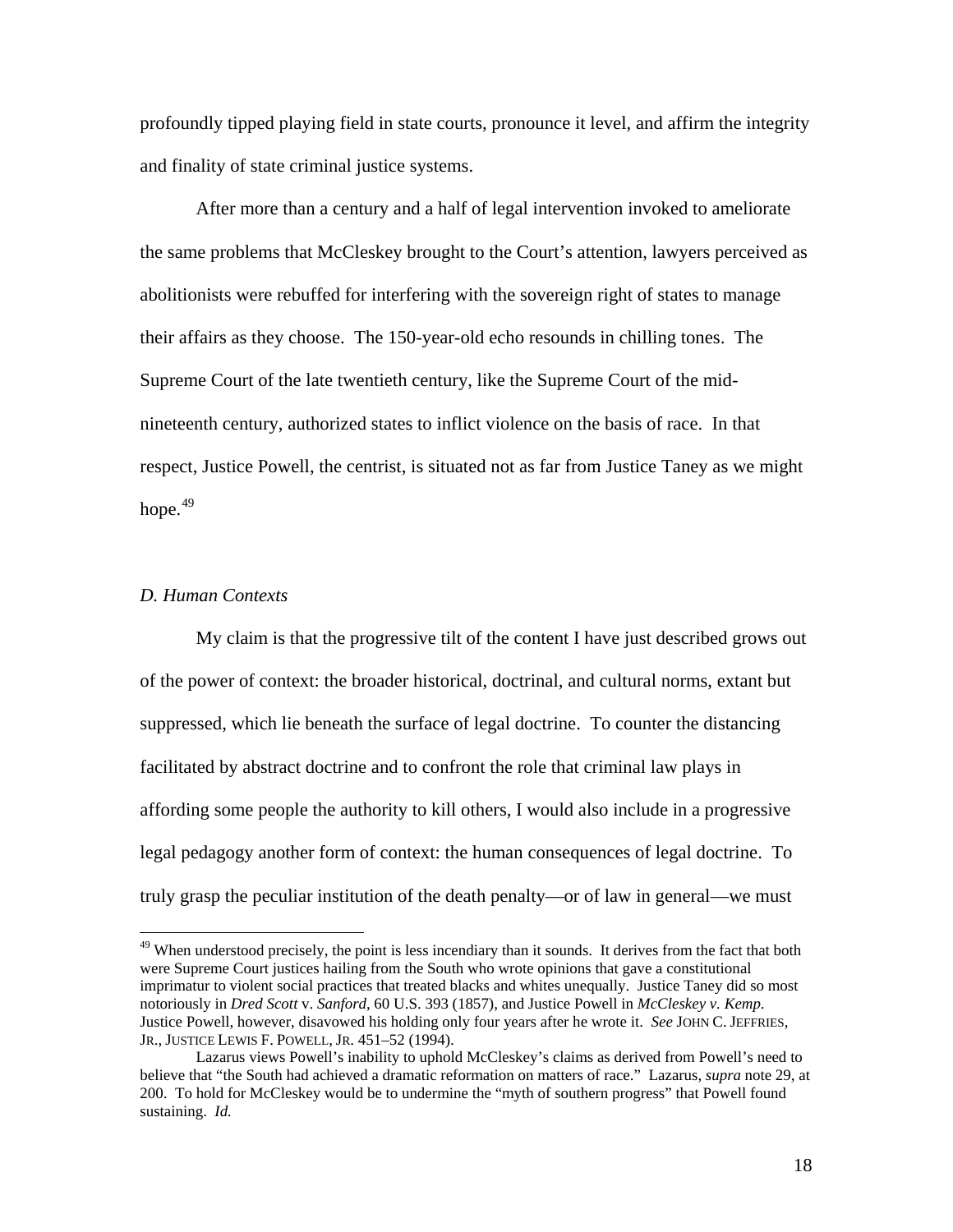not shield ourselves from the experience of the tragedies in which law participates. From this perspective, attention must be paid<sup>[50](#page-19-0)</sup> to the life and death of Warren McCleskey.

My proposition here is that consideration of Warren McCleskey's cases is improved by some attention to Warren McCleskey, the person and petitioner. In my class I include details such as these: McCleskey confessed to participating with three others in an armed robbery of a furniture store, during which Officer Frank Schlatt, who responded to a silent alarm, was shot and killed. Although another defendant instigated the robbery, McCleskey was the only one against whom the State sought the death penalty, because the prosecutor believed that it was McCleskey who pulled the trigger, something McCleskey always denied. The prosecution bolstered its claim that McCleskey was the triggerperson and therefore deserved to die through the illegally obtained and perjured testimony of a jailmate who said in essence, "McCleskey told me that he was the one who shot Frank Schlatt." At trial McCleskey was represented by a lawyer who did no investigation, and who failed to read the prosecution file until the Friday before the trial began on Monday. After the jury convicted McCleskey, a sentencing hearing commenced, during which his lawyer presented no evidence in mitigation. After two hours of deliberation, the jury sentenced McCleskey to death.<sup>[51](#page-19-1)</sup> This death sentence withstood thirteen years of appellate and post-conviction review on a number of compelling legal issues.

<span id="page-19-1"></span><span id="page-19-0"></span><sup>50</sup> The allusion to Arthur Miller's wrenching tale *Death of A Salesman* is intentional. Speaking to her son, Willy Loman's wife Linda pleads, "I don't say he's a great man….But he's a human being, and a terrible thing is happening to him. So attention must be paid. He's not to be allowed to fall into his grave like an old dog. Attention, attention must be finally paid to such a person." *See* Arthur Miller, DEATH OF A SALESMAN: CERTAIN PRIVATE CONVERSATIONS IN TWO ACTS AND A REQUIEM 56 (1949), 51 *See* Lazarus, *supra* note 27, at 170-181.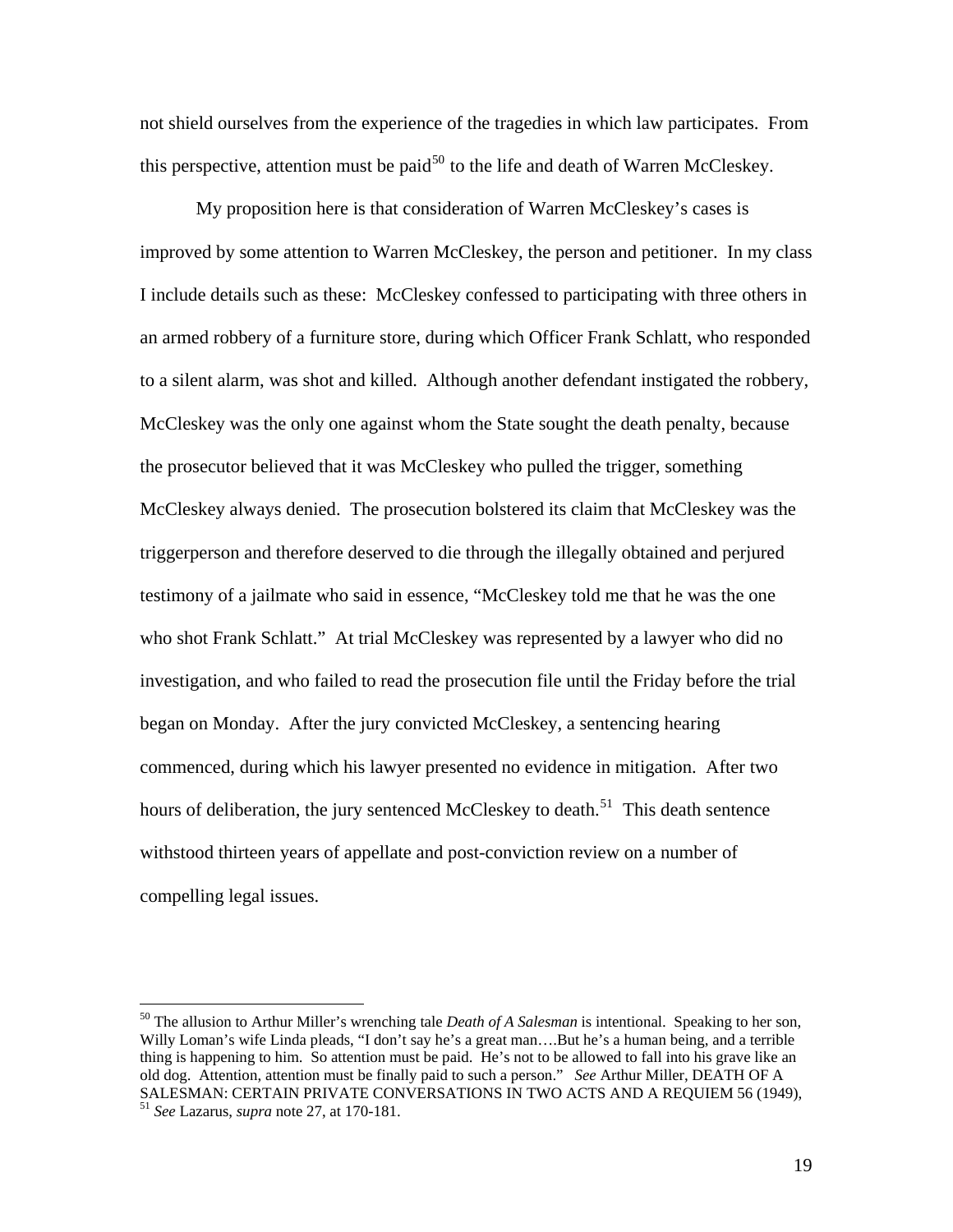I might add that Warren McCleskey became deeply religious on death row. He started a death row poor fund, asking death-sentenced inmates to pool their meager individual resources to fund supplies for the neediest inmates who could not afford to buy supplies from the commissary.<sup>[52](#page-20-0)</sup> As his execution date neared, those who spoke to him reported that McCleskey took comfort in the hope that the injustices in his case might disturb people enough to hasten the demise of capital punishment.<sup>[53](#page-20-1)</sup>

The narrative then turns to September 25, 1991, when McCleskey was strapped into the electric chair and began his final statement, then received a stay of execution, was unstrapped, and returned to his cell. Fifteen minutes later, the stay was dissolved and Warden Walter Zant, presiding over the grim scene, had McCleskey strapped into the chair again. McCleskey finished his final statement and was electrocuted. In these torturous circumstances, McCleskey managed utterances that are stunning in their power and clarity, and frankly in their length, especially in contrast to the clipped voice of the warden-bureaucrat. In one especially poignant excerpt, McCleskey thanks God "for mercy, love, and grace extending to me" and prayed that the family of the victim would find it "in their hearts to forgive me not so much for me, but that they should be free free of the spiritual weight of unforgiveness that continues to hold their lives in bondage [and] keeps destroying the happiness and peace that they desire.<sup>"[54](#page-20-2)</sup>

In my view, a progressive pedagogy of the death penalty would include this context as well because it is the only time in this unbearably tragic story of law that the

<span id="page-20-0"></span> $52$  These events are recounted in detail by William Neal Moore, a former Georgia death row inmate and coparticipant in these efforts. See William Neal Moore, *Remembering Warren*, HOSPITALITY, January, 1992, at 5.<br> $^{53}$  See Joyce Hollyday, A Gift of Dignity, SOUJOURNER, January, 1992 at 24–26.

<span id="page-20-1"></span>

<span id="page-20-2"></span><sup>&</sup>lt;sup>54</sup> *Id.*, at 26. *See also* Phyllis Goldfarb, *The Power of Last Words*, BC LAW MAGAZINE, Spring/Summer 2005, at 27,53.